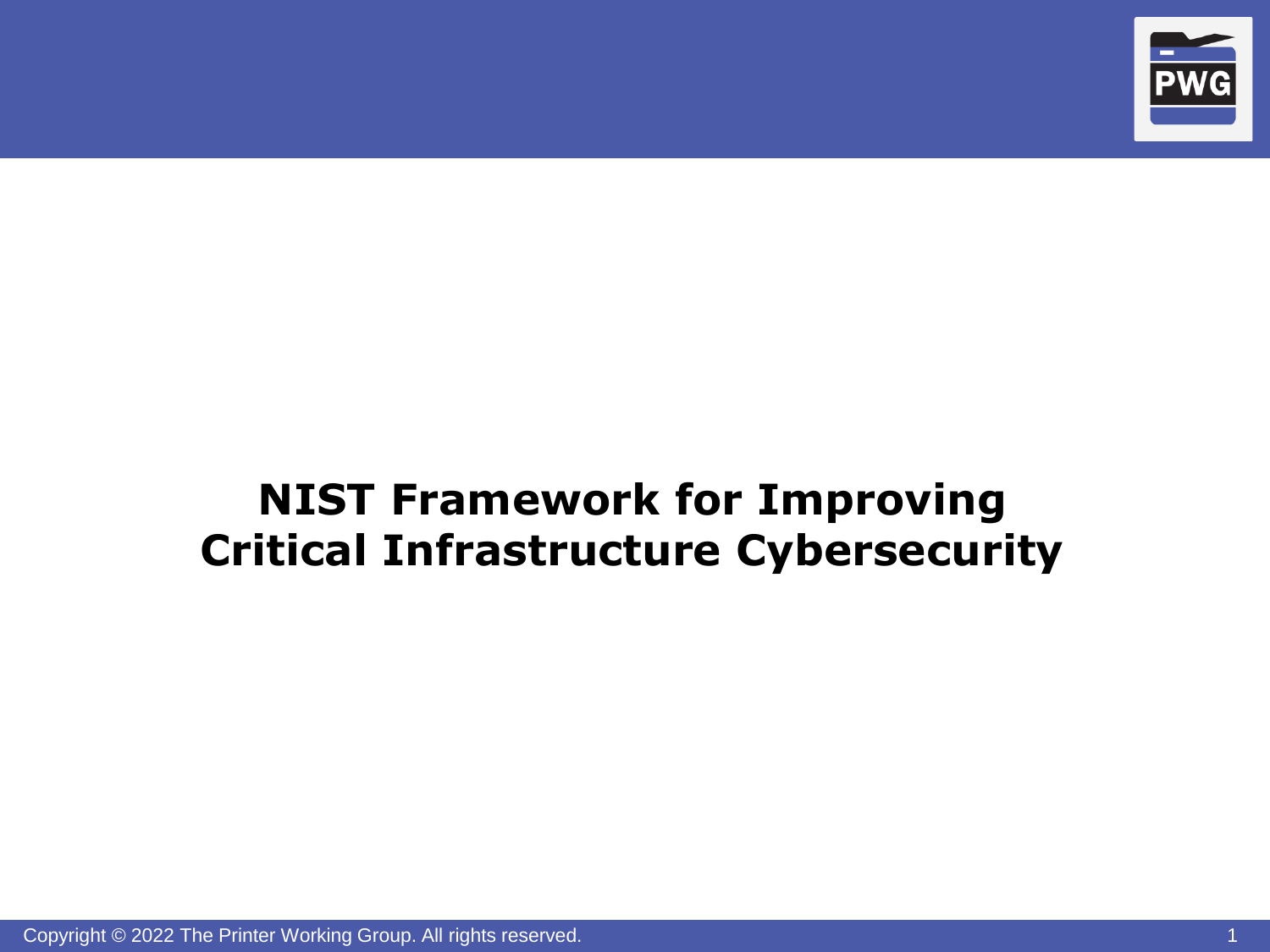

- Version 1.1 Issued April 16, 2018
- Based on the Cybersecurity Enhancement Act of 2014 that required NIST to:
	- "Facilitate and support the development of" cybersecurity risk frameworks"
	- Identify "a prioritized, flexible, repeatable, performance-based, and cost-effective approach, including information security measures and controls that may be voluntarily adopted by owners and operators of critical infrastructure to help them identify, assess, and manage cyber risks."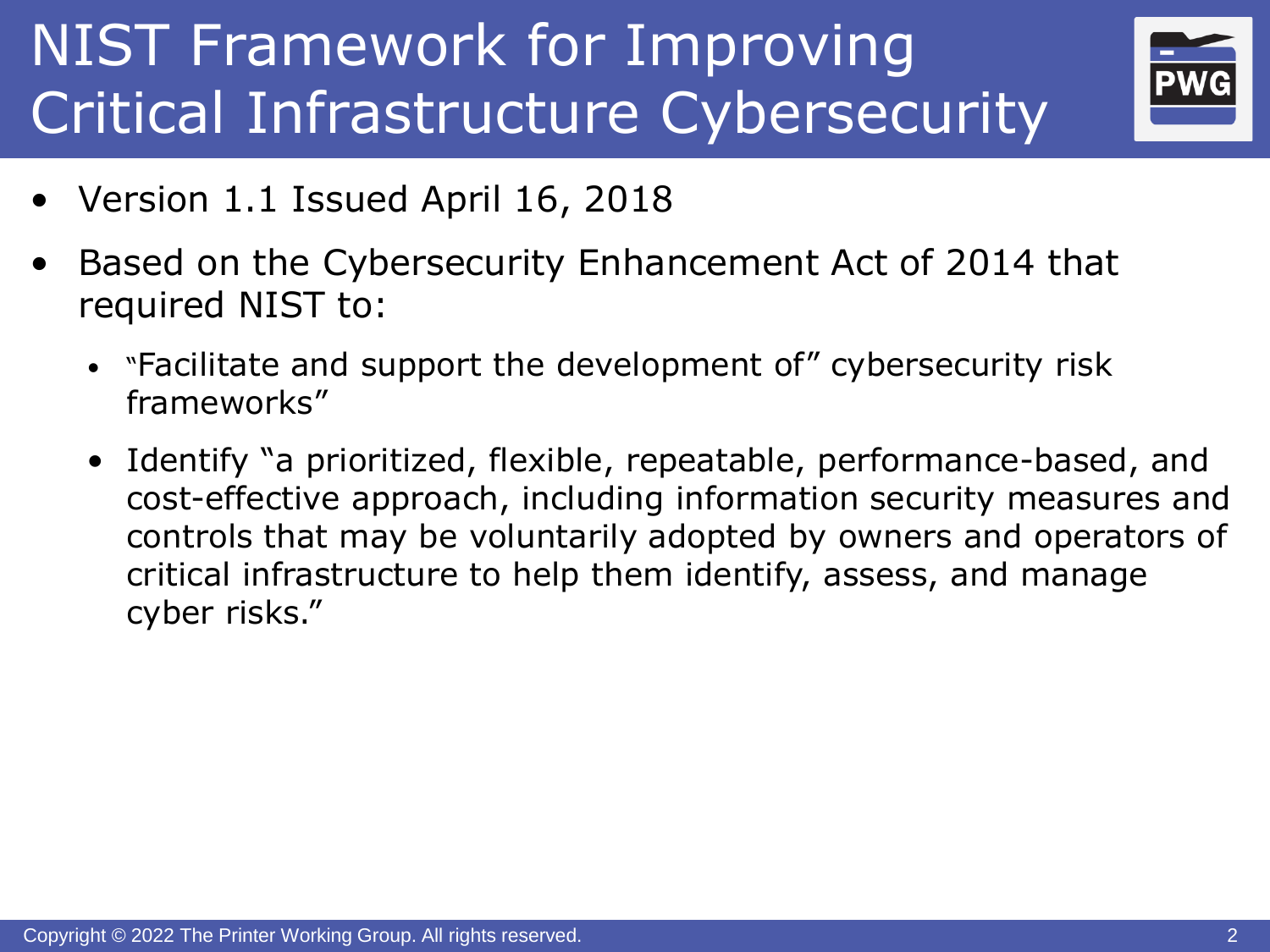

#### Key Definitions

- Critical Infrastructure: Systems and assets, whether physical or virtual, so vital to the United States that the incapacity or destruction of such systems and assets would have a debilitating impact on security, national economic security, national public health or safety, or any combination of those matters
- DHS defines "Critical Infrastructure Sectors" that perform functions that are supported by the broad category of technology, including information technology (IT), industrial control systems (ICS), cyberphysical systems (CPS), and connected devices more generally, including the Internet of Things (IoT). Sectors are:

| Chemical                                                                                                                         | Dam                                       | <b>Financial Services</b><br>$\bullet$ | Information<br>$\bullet$<br>Technology              |
|----------------------------------------------------------------------------------------------------------------------------------|-------------------------------------------|----------------------------------------|-----------------------------------------------------|
| Commercial<br>$\bullet$<br><b>Facilities</b>                                                                                     | Defense<br><b>Industrial Base</b>         | Food and<br>Agriculture                | • Nuclear Reactors,<br><b>Materials &amp; Waste</b> |
| Communications<br>$\bullet$                                                                                                      | Emergency<br>$\bullet$<br><b>Services</b> | Government<br><b>Facilities</b>        | Transportation<br><b>Systems</b>                    |
| Critical<br>$\bullet$                                                                                                            | Energy<br>$\bullet$                       | Healthcare and<br><b>Public Health</b> | • Waste and<br><b>Wastewater Syst</b>               |
| Manufacturing<br>$\sim$ and $\approx$ 0.000 The Defection $M_{\rm BH}$ is $\Omega_{\rm B}$ . One can All studies are a series of |                                           |                                        |                                                     |

Copyright © 2022 The Printer Working Group. All rights reserved. 3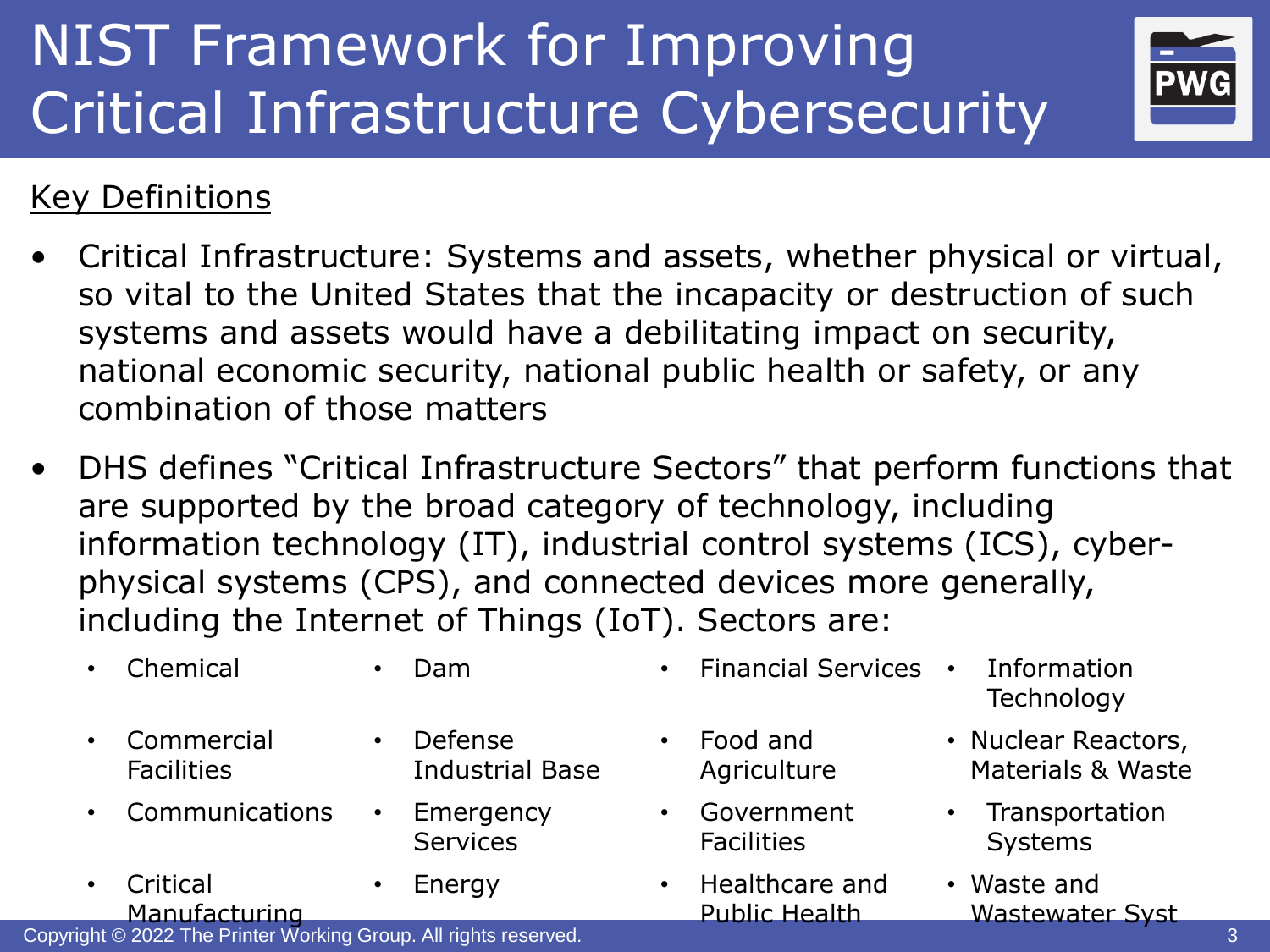

- Goal of the NIST Cybersecurity Framework is to provide a common taxonomy and mechanism for organizations to:
- Describe their current cybersecurity posture
- Describe their target state for cybersecurity
- I dentify and prioritize opportunities for improvement within the context of a continuous and repeatable process
- Assess progress toward the target state
- Communicate among internal and external stakeholders about cybersecurity risk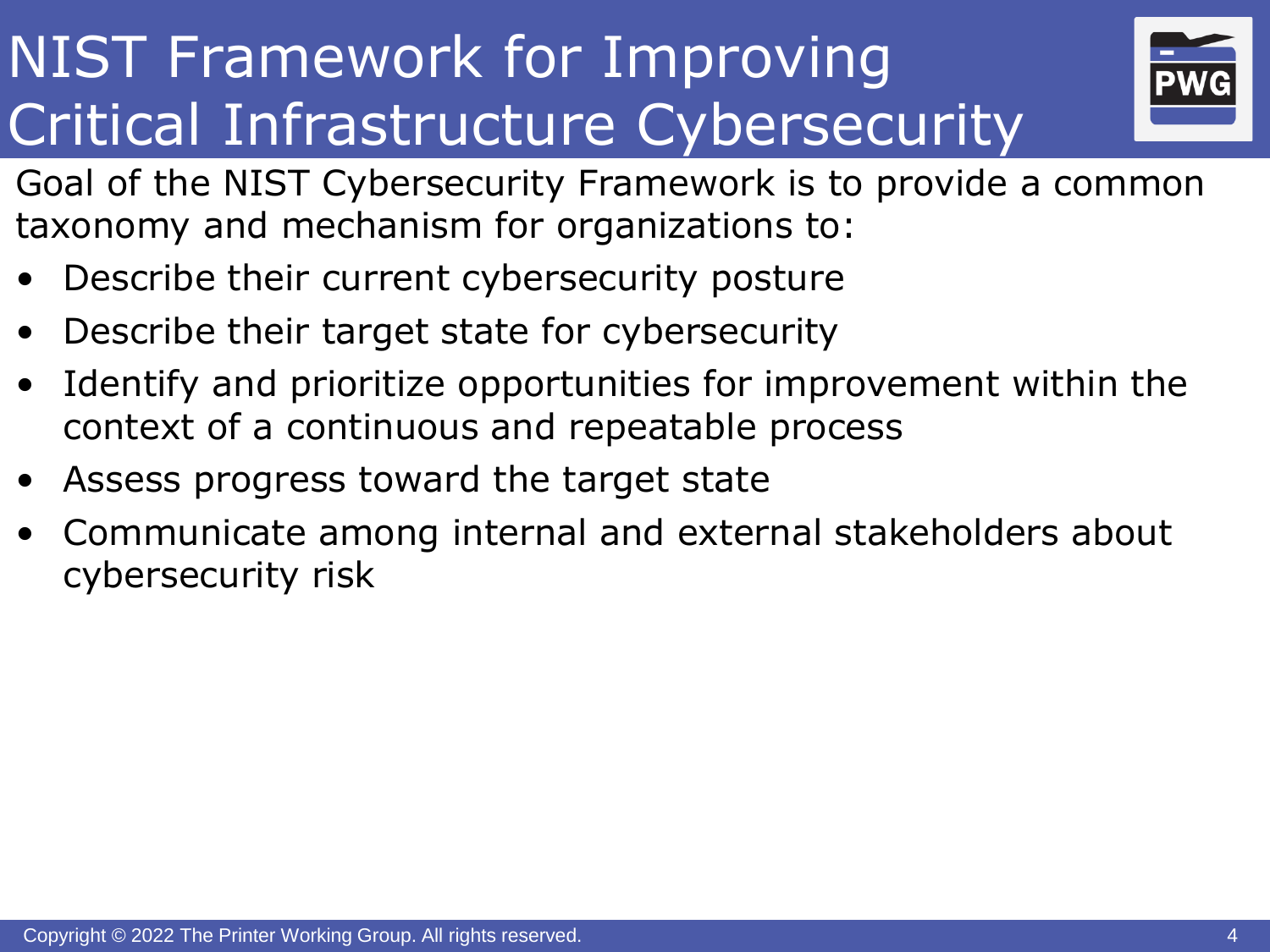

NIST Cybersecurity Framework Components:

- Framework Core a set of cybersecurity activities, desired outcomes, and applicable references that are common across critical infrastructure sectors.
	- Consists of five concurrent and continuous Functions—Identify, Protect, Detect, Respond, Recover
	- Identifies underlying key Categories and Subcategories which are discrete outcomes – for each Function
- Framework Implementation Tiers ("Tiers") Describe the degree to which an organization's cybersecurity risk management practices exhibit the characteristics defined in the Framework (e.g., risk and threat aware, repeatable, and adaptive). The Tiers characterize an organization's practices over a range, from Partial (Tier 1) to Adaptive (Tier 4)
- Framework Profile ("Profile"): represents the outcomes based on business needs that an organization has selected from the Framework Categories and Subcategories. The Profile can be characterized as the alignment of standards, guidelines, and practices to the Framework Core in a particular implementation scenario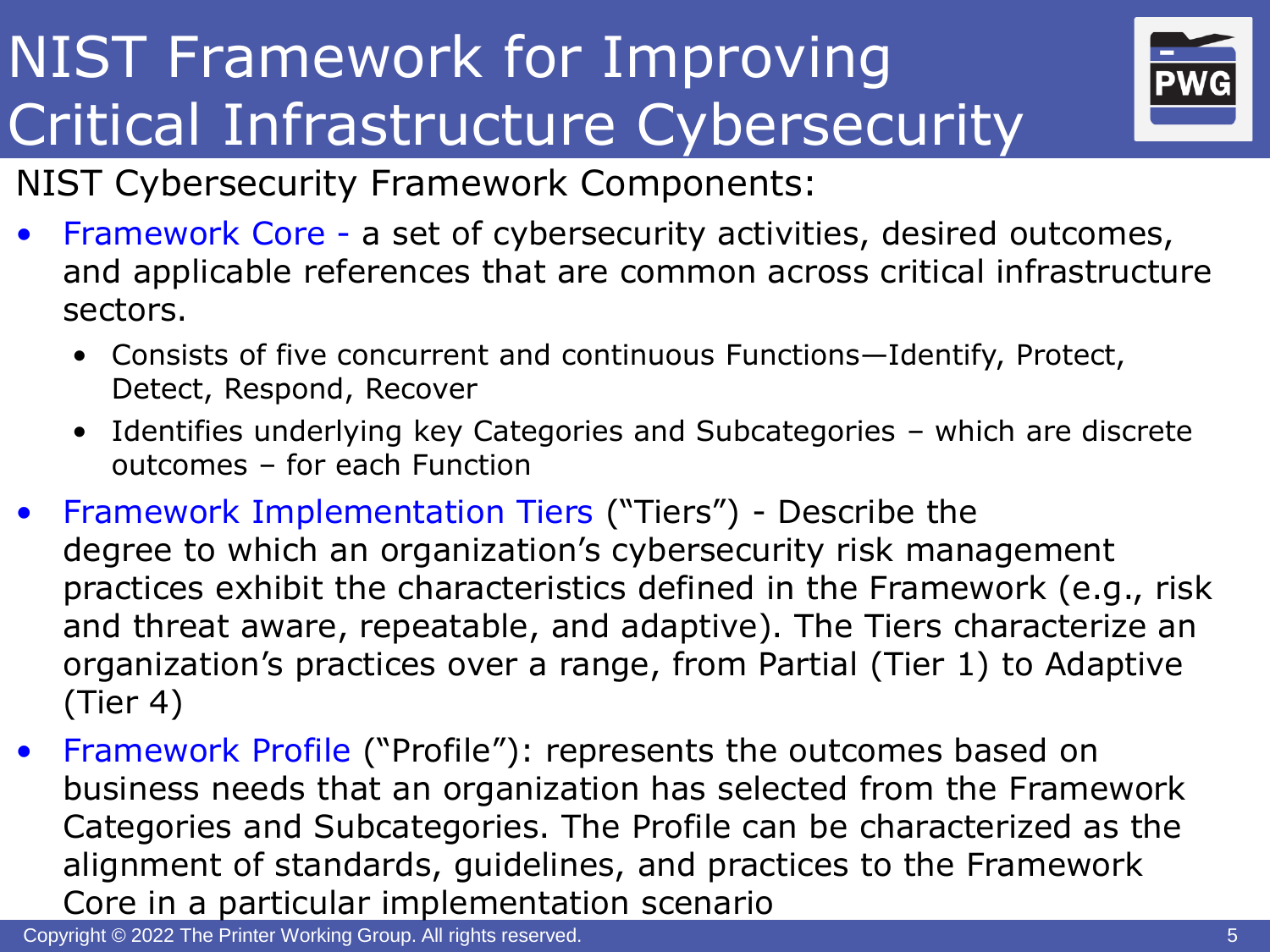

Framework Core Components:

- **Functions** organize basic cybersecurity activities at their highest level. They aid an organization in expressing its management of cybersecurity risk by organizing information, enabling risk management decisions, addressing threats, and improving by learning from previous activities
- **Categories** are the subdivisions of a Function into groups of cybersecurity outcomes closely tied to programmatic needs and particular activities
- **Subcategories** further divide a Category into specific outcomes of technical and/or management activities. They provide a set of results that, while not exhaustive, help support achievement of the outcomes in each Category
- **Informative References** are specific sections of standards, guidelines, and practices common among critical infrastructure sectors that illustrate a method to achieve the outcomes associated with each **Subcategory**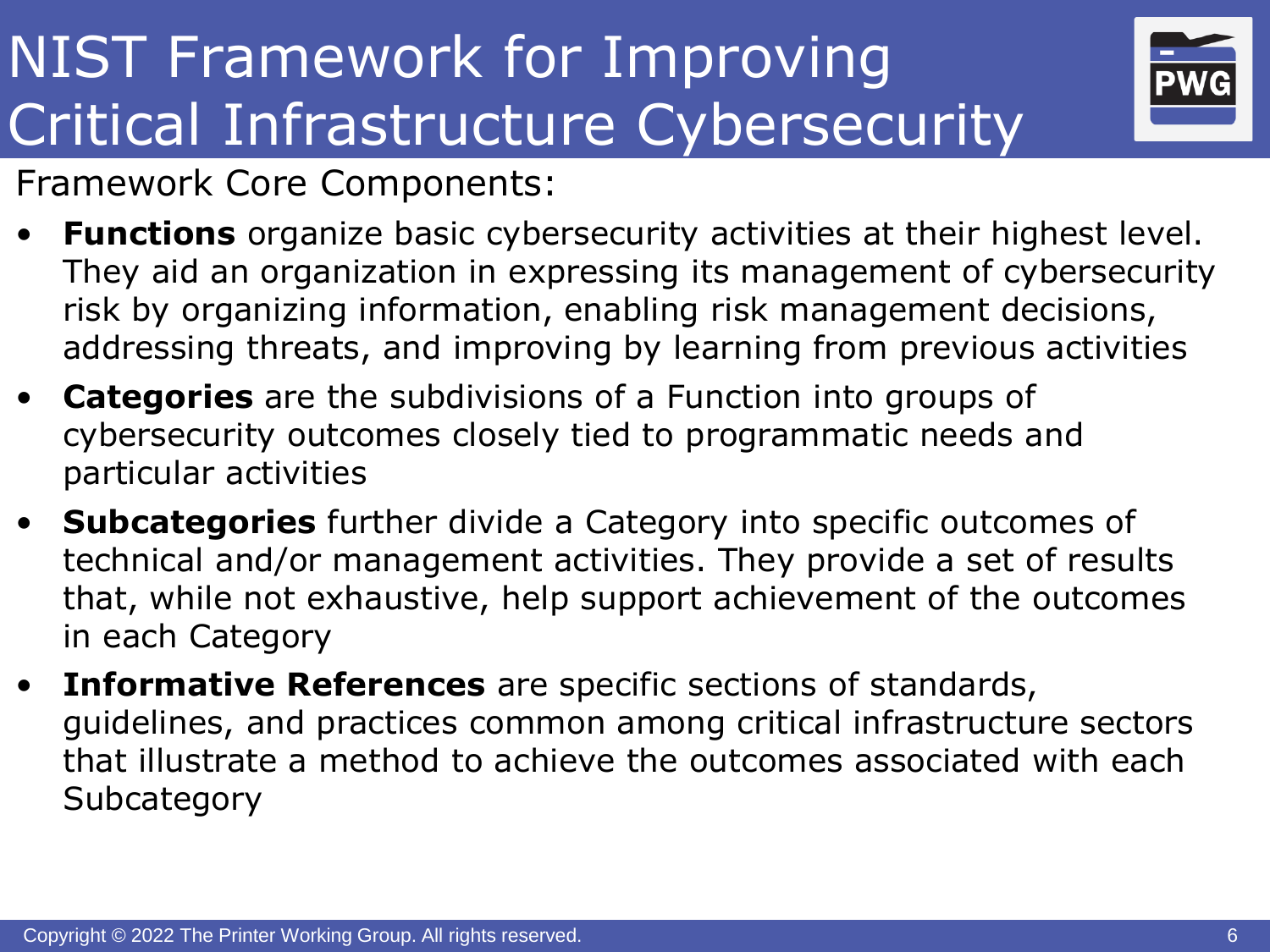

Framework Core Functions:

- **Identify**  Develop an organizational understanding to manage cybersecurity risk to systems, people, assets, data, and capabilities
- **Protect**  Develop and implement appropriate safeguards to ensure delivery of critical services
- **Detect**  Develop and implement appropriate activities to identify the occurrence of a cybersecurity event
- **Respond**  Develop and implement appropriate activities to take action regarding a detected cybersecurity incident
- **Recover** Develop and implement appropriate activities to maintain plans for resilience and to restore any capabilities or services that were impaired due to a cybersecurity incident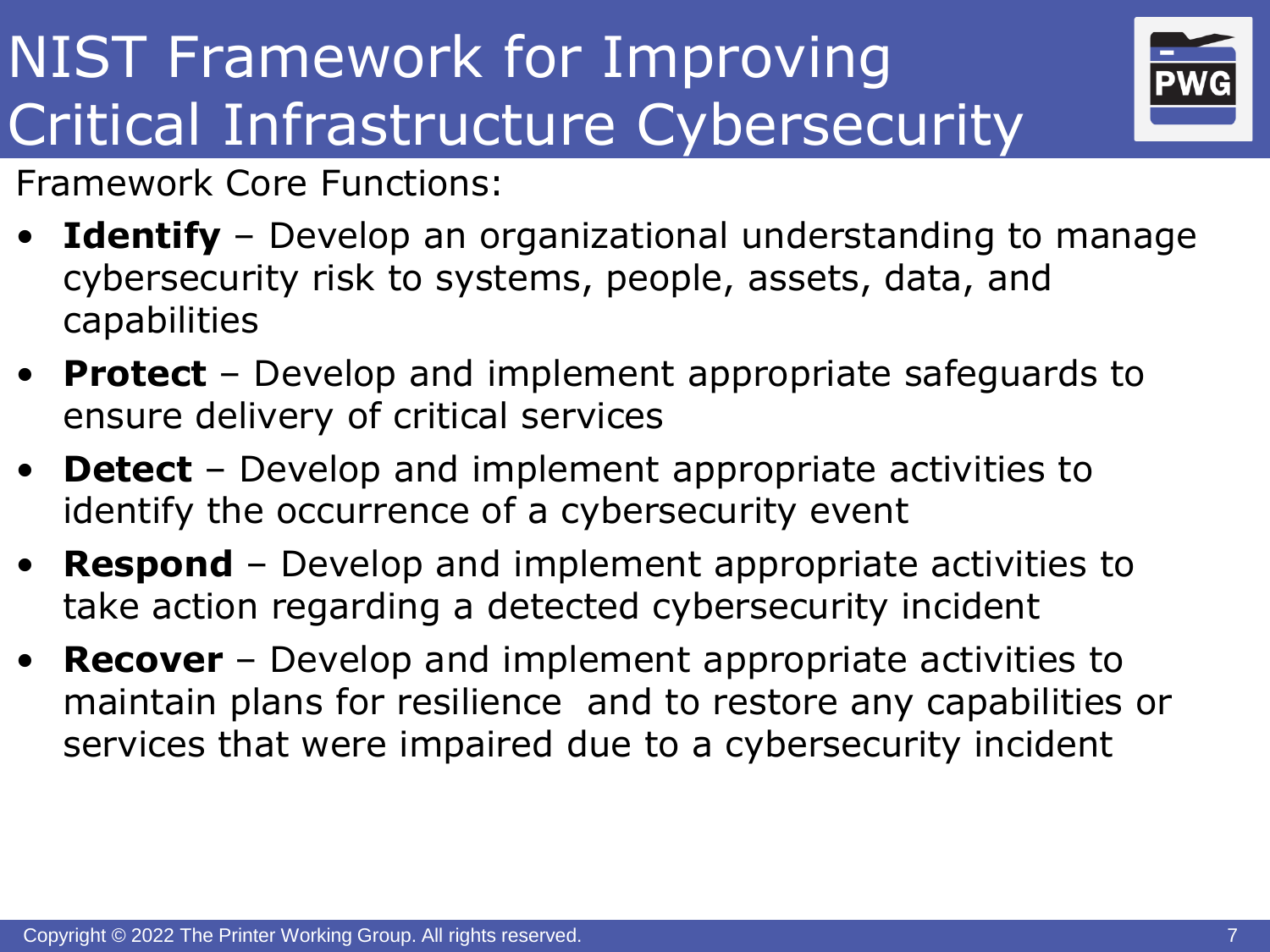

Framework Core Tiers:

#### **Tier 1: Partial**

- *Risk Management Process*  Organizational cybersecurity risk management practices are not formalized, and risk is managed in an *ad hoc* and sometimes reactive manner. Prioritization of cybersecurity activities may not be directly informed by organizational risk objectives, the threat environment, or business/mission requirements
- *Integrated Risk Management Program*  There is limited awareness of cybersecurity risk at the organizational level. The organization implements cybersecurity risk management on an irregular, case-by-case basis due to varied experience or information gained from outside sources. The organization may not have processes that enable cybersecurity information to be shared within the organization
- *External Participation*  The organization does not understand its role in the larger ecosystem with respect to either its dependencies or dependents. The organization does not collaborate with or receive information (e.g., threat intelligence, best practices, technologies) from other entities (e.g., buyers, suppliers, dependencies, dependents, ISAOs, researchers, governments), nor does it share information. The organization is generally unaware of the cyber supply chain risks of the products and services it provides and that it uses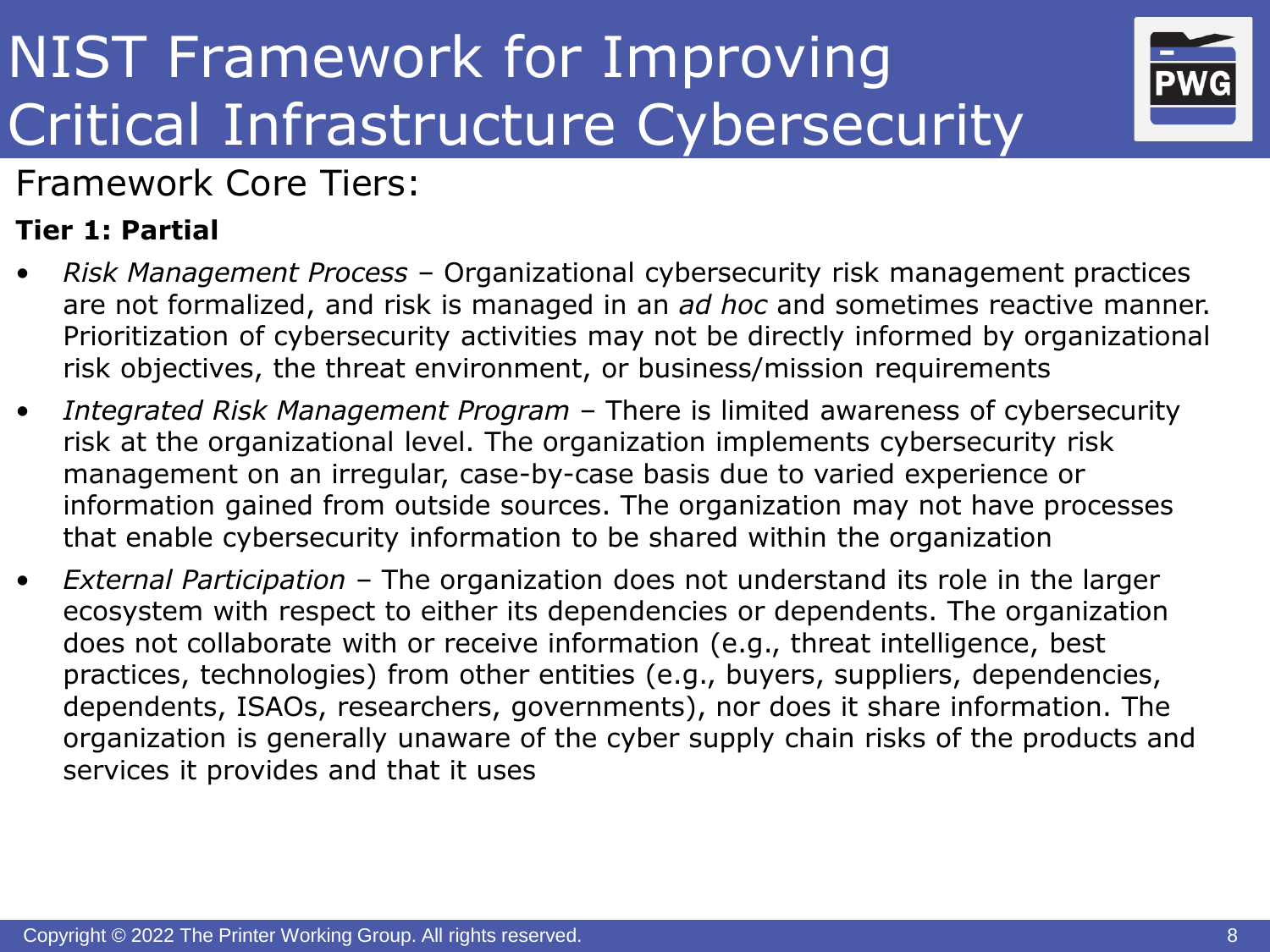

Framework Core Tiers:

#### **Tier 2: Risk Informed**

- *Risk Management Process*  Risk management practices are approved by management but may not be established as organizational-wide policy. Prioritization of cybersecurity activities and protection needs is directly informed by organizational risk objectives, the threat environment, or business/mission requirements
- *Integrated Risk Management Program*  There is an awareness of cybersecurity risk at the organizational level, but an organization-wide approach to managing cybersecurity risk has not been established. Cybersecurity information is shared within the organization on an informal basis. Consideration of cybersecurity in organizational objectives and programs may occur at some but not all levels of the organization. Cyber risk assessment of organizational and external assets occurs, but is not typically repeatable or reoccurring
- *External Participation*  Generally, the organization understands its role in the larger ecosystem with respect to either its own dependencies or dependents, but not both. The organization collaborates with and receives some information from other entities and generates some of its own information, but may not share information with others. Additionally, the organization is aware of the cyber supply chain risks associated with the products and services it provides and uses, but does not act consistently or formally upon those risks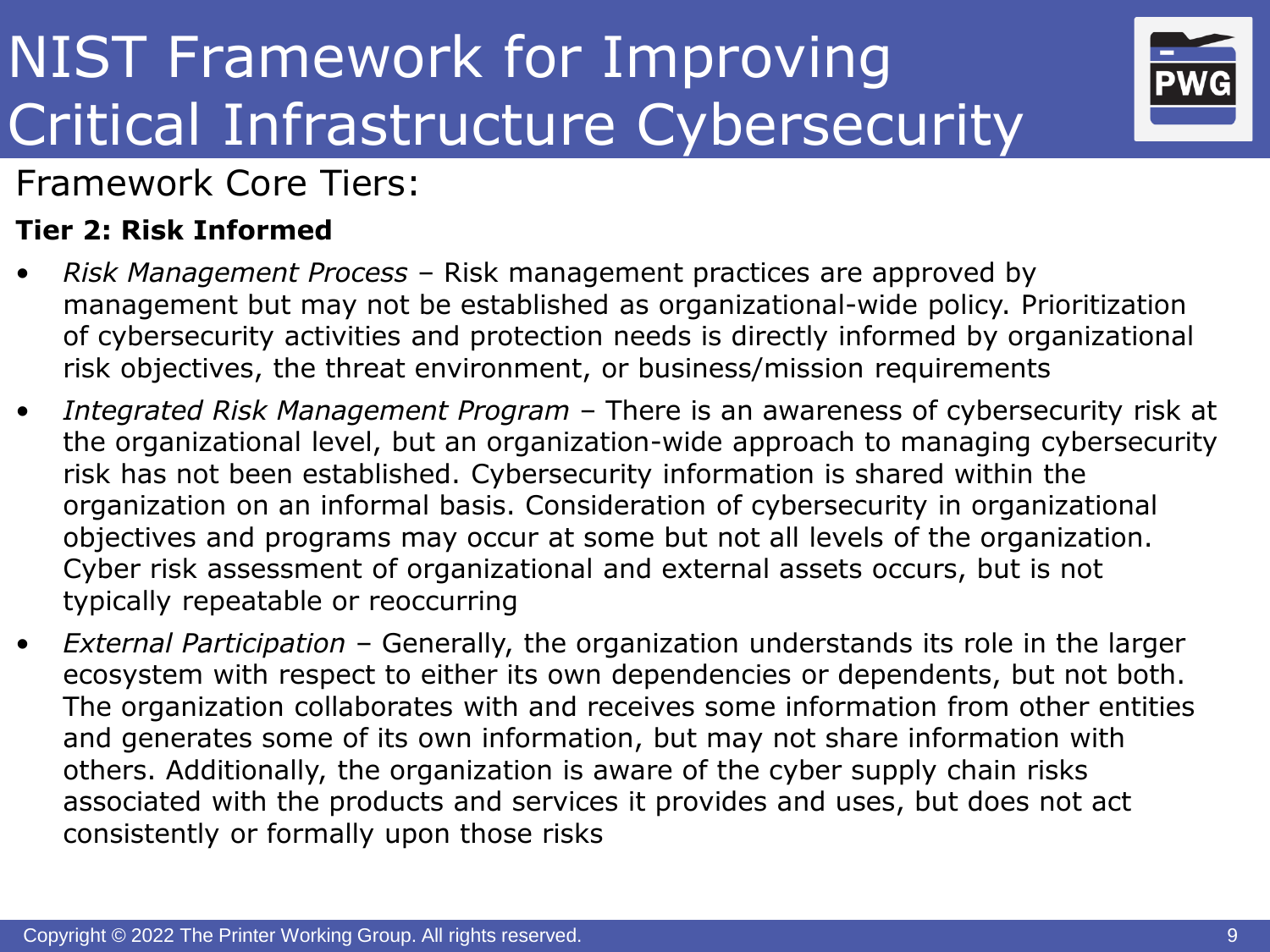

Framework Core Tiers:

#### **Tier 3: Repeatable**

- *Risk Management Process*  The organization's risk management practices are formally approved and expressed as policy. Organizational cybersecurity practices are regularly updated based on the application of risk management processes to changes in business/mission requirements and a changing threat and technology landscape
- *Integrated Risk Management Program*  There is an organization-wide approach to manage cybersecurity risk. Risk-informed policies, processes, and procedures are defined, implemented as intended, and reviewed. Consistent methods are in place to respond effectively to changes in risk. Personnel possess the knowledge and skills to perform their appointed roles and responsibilities. The organization consistently and accurately monitors cybersecurity risk of organizational assets. Senior cybersecurity and non-cybersecurity executives communicate regularly regarding cybersecurity risk. Senior executives ensure consideration of cybersecurity through all lines of operation in the organization
- *External Participation*  The organization understands its role, dependencies, and dependents in the larger ecosystem and may contribute to the community's broader understanding of risks. It collaborates with and receives information from other entities regularly that complements internally generated information, and shares information with other entities. The organization is aware of the cyber supply chain risks associated with the products and services it provides and that it uses. Additionally, it usually acts formally upon those risks, including mechanisms such as written agreements to communicate baseline requirements, governance structures (e.g., risk councils), and policy implementation and monitoring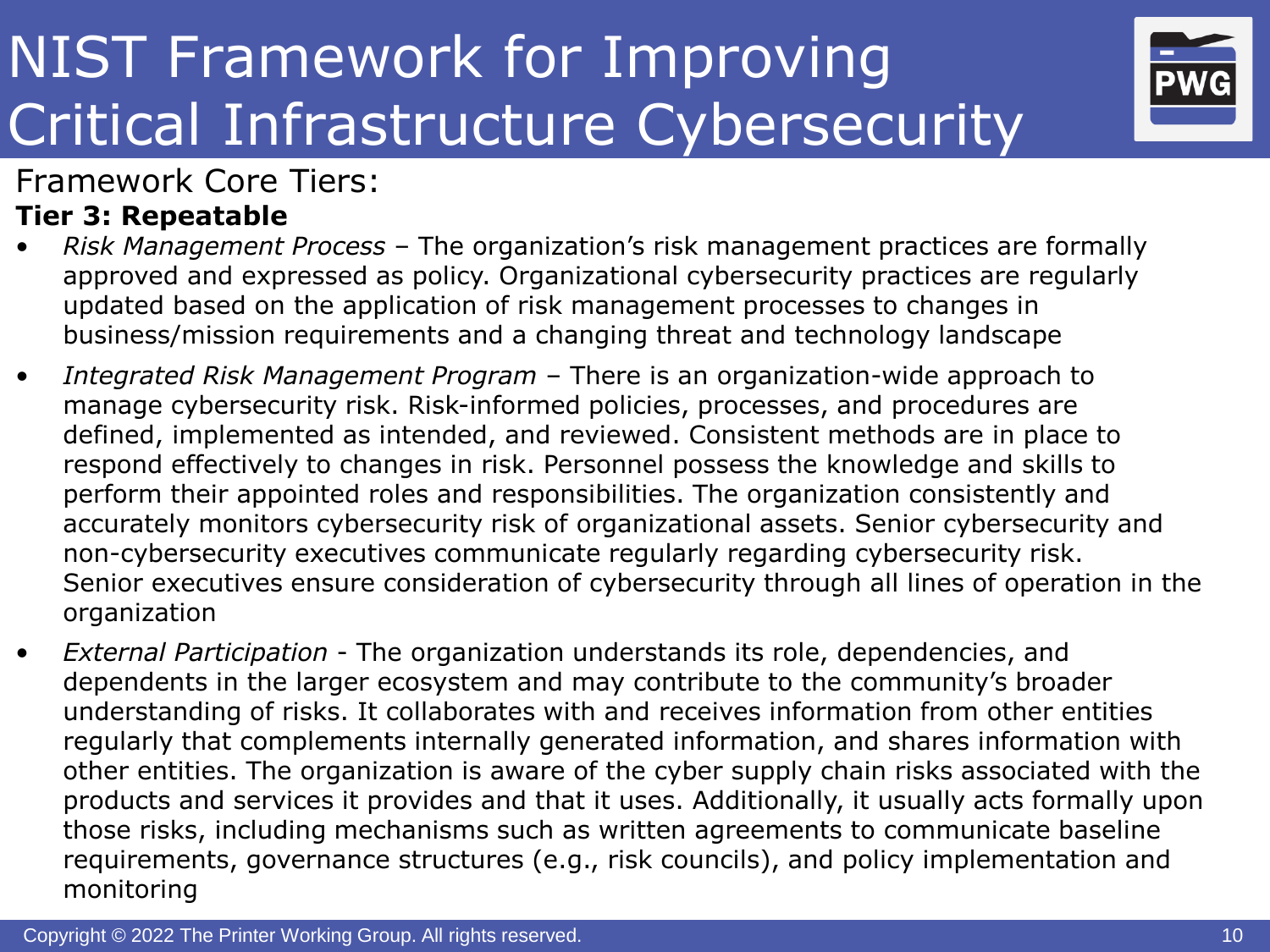

Framework Core Tiers:

#### **Tier 4: Adaptive**

- *Risk Management Process*  The organization adapts its cybersecurity practices based on previous and current cybersecurity activities, including lessons learned and predictive indicators
- *Integrated Risk Management Program*  There is an organization-wide approach to managing cybersecurity risk that uses risk-informed policies, processes, and procedures to address potential cybersecurity events. The relationship between cybersecurity risk and organizational objectives is clearly understood and considered when making decisions. Senior executives monitor cybersecurity risk in the same context as financial risk and other organizational risks. The organizational budget is based on an understanding of the current and predicted risk environment and risk tolerance. Business units implement executive vision and analyze system-level risks in the context of the organizational risk tolerances. Cybersecurity risk management is part of the organizational culture and evolves from an awareness of previous activities and continuous awareness of activities on their systems and networks. The organization can quickly and efficiently account for changes to business/mission objectives in how risk is approached and communicated
- *External Participation*  The organization understands its role, dependencies, and dependents in the larger ecosystem and contributes to the community's broader understanding of risks. It receives, generates, and reviews prioritized information that informs continuous analysis of its risks as the threat and technology landscapes evolve. The organization shares that information internally and externally with other collaborators. The organization uses real-time or near real-time information to understand and consistently act upon cyber supply chain risks associated with the products and services it provides and that it uses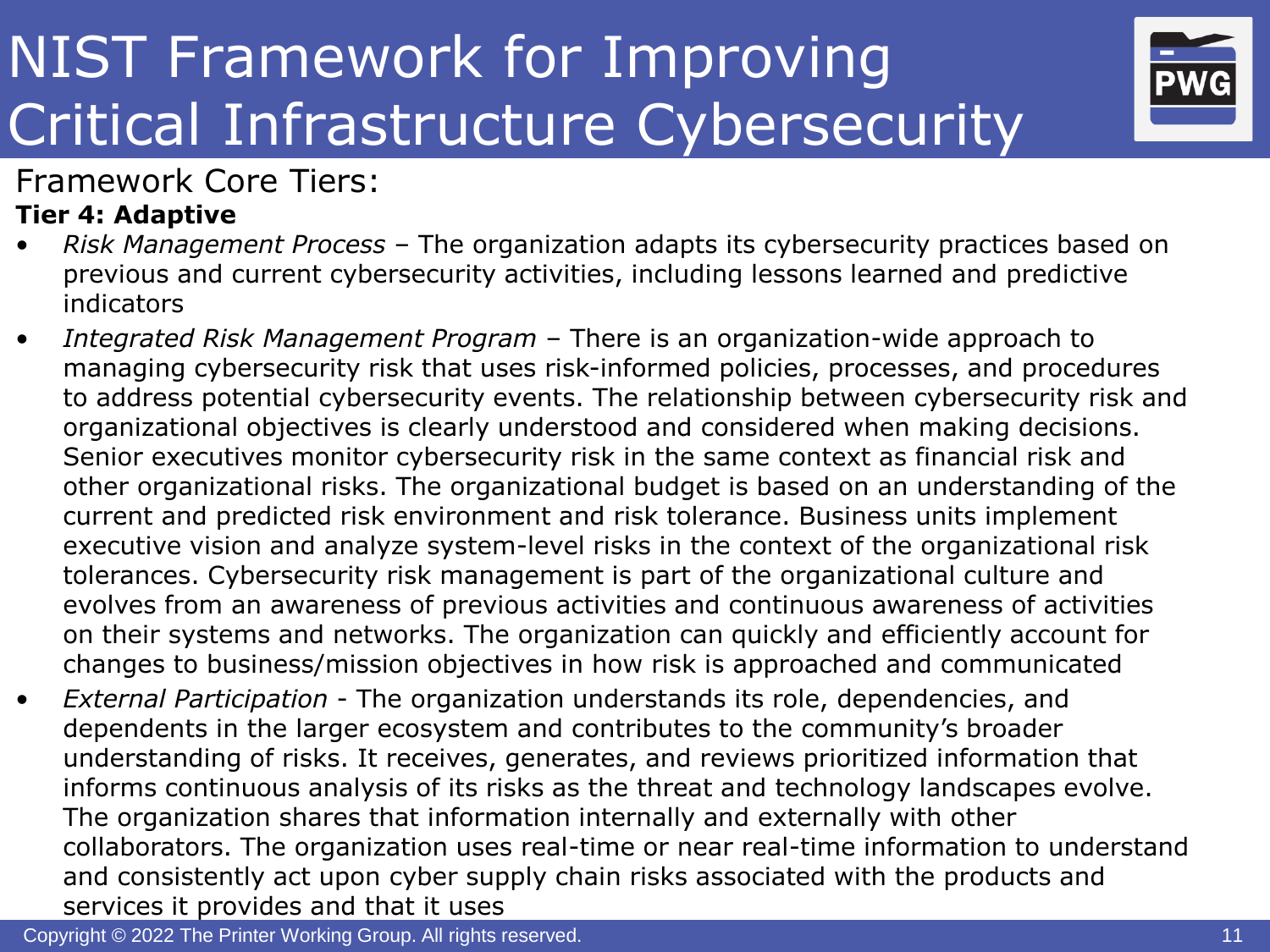

Framework Profiles:

- Aligns Functions, Categories, and Subcategories with the business requirements, risk tolerance, and resources of the organization
- Establishes a roadmap for reducing cybersecurity risk that is well aligned with organizational and sector goals, considers legal/regulatory requirements and industry best practices, and reflects risk management priorities
- Can be used to describe the current state or the desired target state of specific cybersecurity activities
	- Current Profile indicates the cybersecurity outcomes that are currently being achieved
	- Target Profile indicates the outcomes needed to achieve the desired cybersecurity risk management goals
	- Comparison of Profiles (e.g., the Current Profile and Target Profile) may reveal gaps to be addressed to meet cybersecurity risk management objectives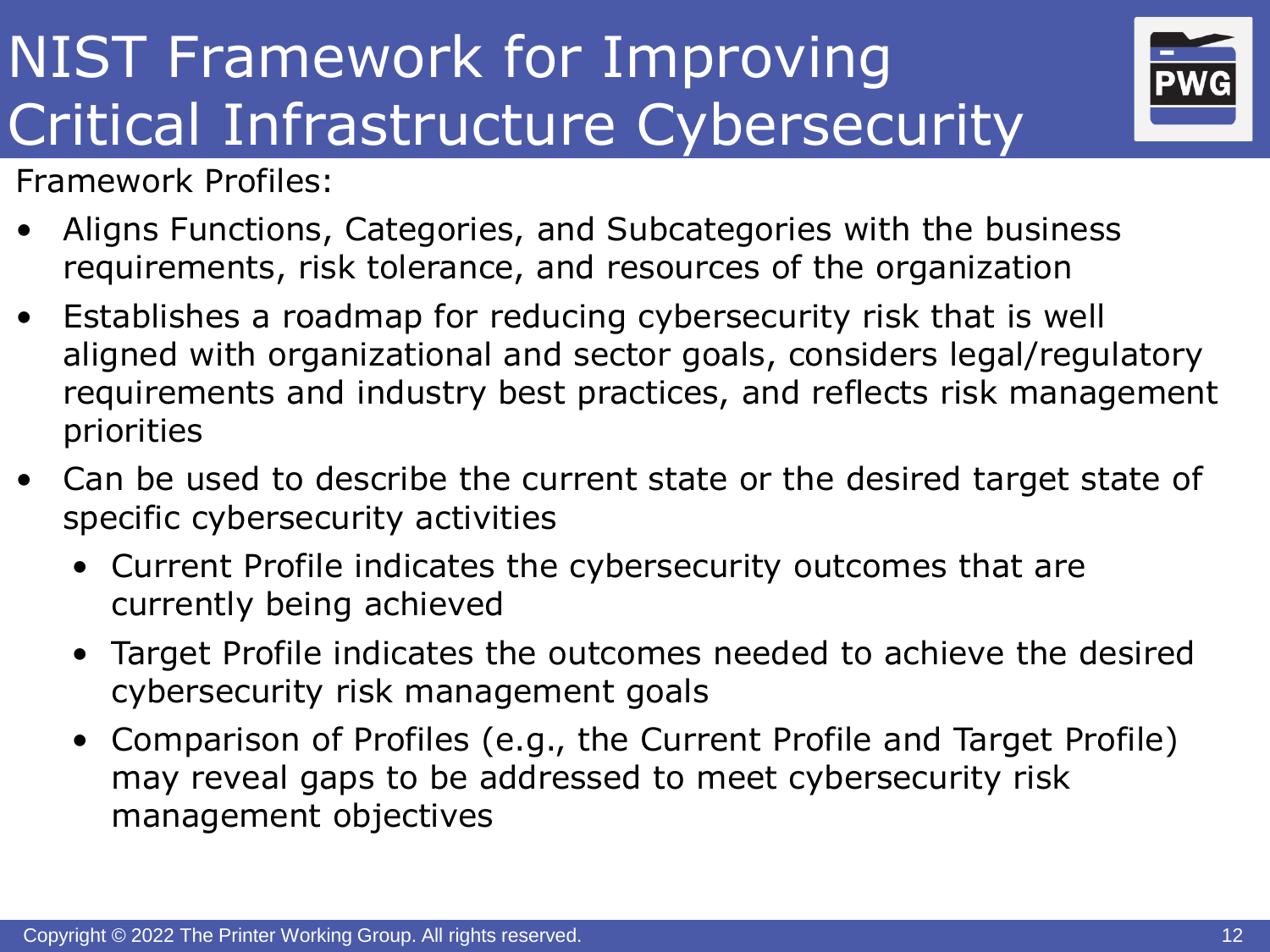

#### **Identity Function Categories**

- **Asset Management**: The data, personnel, devices, systems, and facilities that enable the organization to achieve business purposes are identified and managed consistent with their relative importance to organizational objectives and the organization's risk strategy
- **Business Environment**: The organization's mission, objectives, stakeholders, and activities are understood and prioritized; this information is used to inform cybersecurity roles, responsibilities, and risk management decisions
- **Governance**: The policies, procedures, and processes to manage and monitor the organization's regulatory, legal, risk, environmental, and operational requirements are understood and inform the management of cybersecurity risk
- **Risk Assessment:** The organization understands the cybersecurity risk to organizational operations (including mission, functions, image, or reputation), organizational assets, and individuals
- **Risk Management Strategy**: The organization's priorities, constraints, risk tolerances, and assumptions are established and used to support operational risk decisions
- **Supply Chain Risk Management**: The organization's priorities, constraints, risk tolerances, and assumptions are established and used to support risk decisions associated with managing supply chain risk. The organization has established and implemented the processes to identify, assess and manage supply chain risks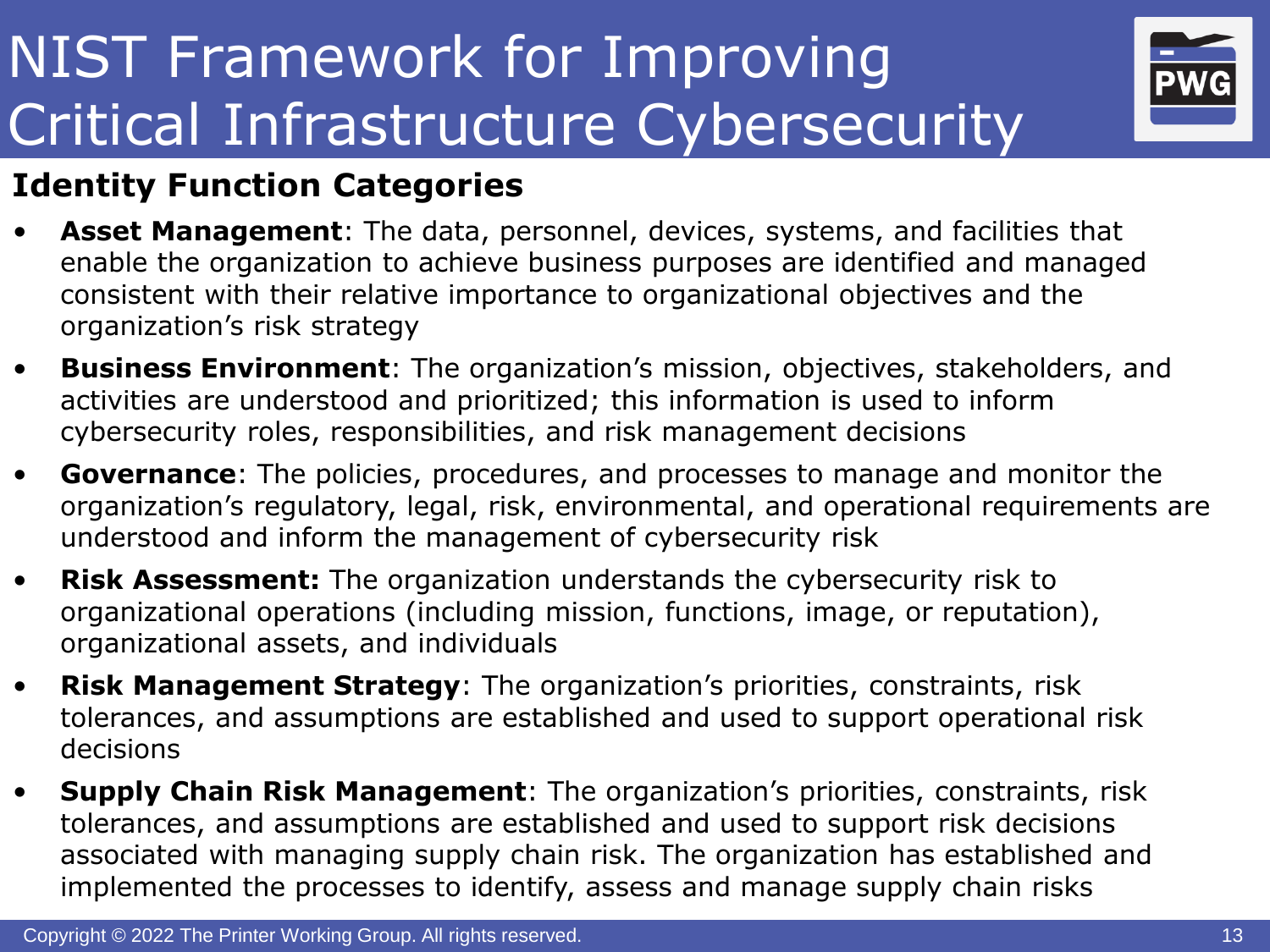

#### **Asset Management Subcategories**

- Physical devices and systems within the organization are inventoried
- Software platforms and applications within the organization are inventoried
- Organizational communication and data flows are mapped
- External information systems are catalogued
- Resources (e.g., hardware, devices, data, time, personnel, and software) are prioritized based on their classification, criticality, and business value
- Cybersecurity roles and responsibilities for the entire workforce and third-party stakeholders (e.g., suppliers, customers, partners) are established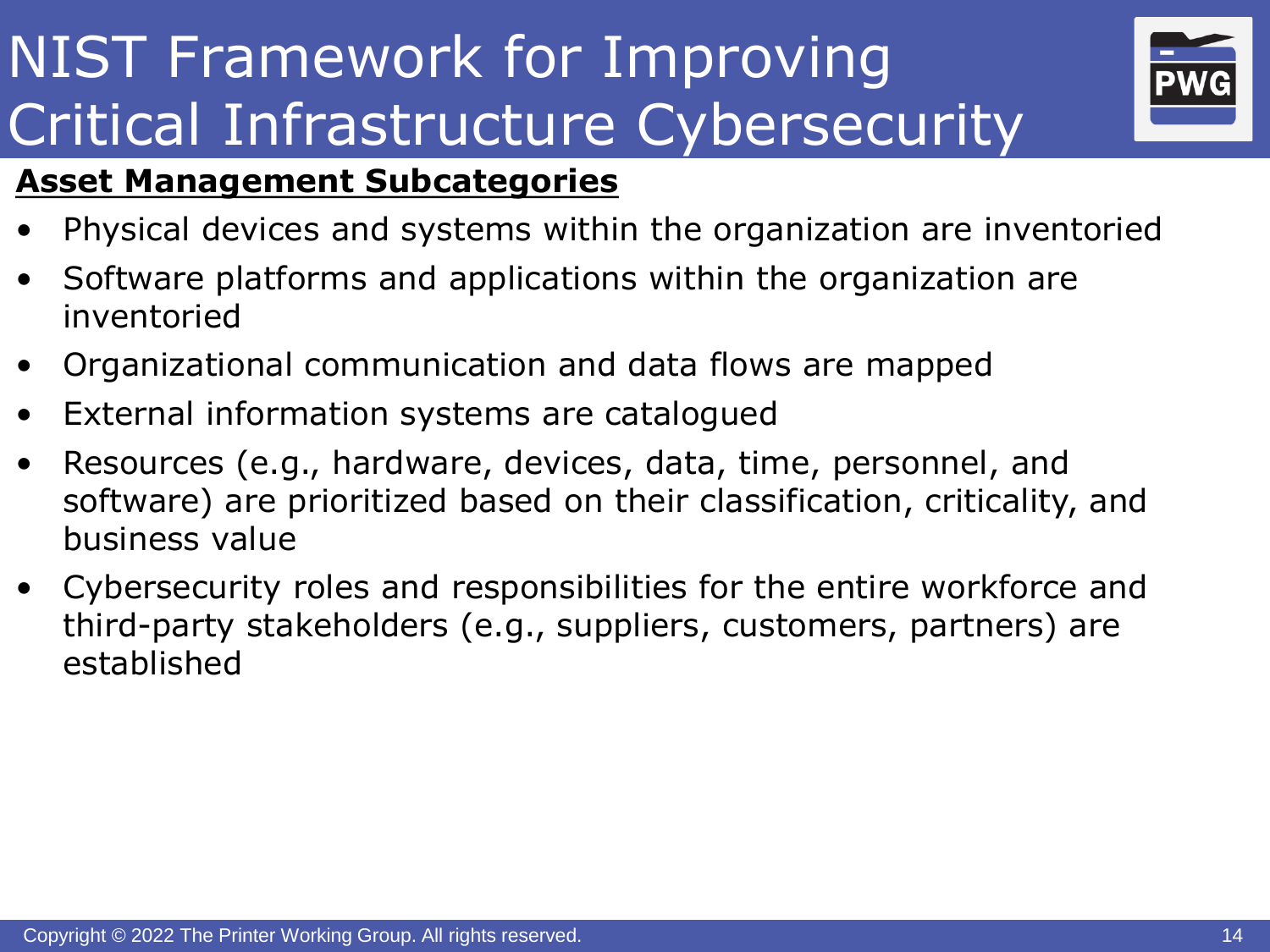

#### **Business Environment Subcategories**

- The organization's role in the supply chain is identified and communicated
- The organization's place in critical infrastructure and its industry sector is identified and communicated
- Priorities for organizational mission, objectives, and activities are established and communicated
- Dependencies and critical functions for delivery of critical services are established
- Resilience requirements to support delivery of critical services are established for all operating states (e.g. under duress/attack, during recovery, normal operations)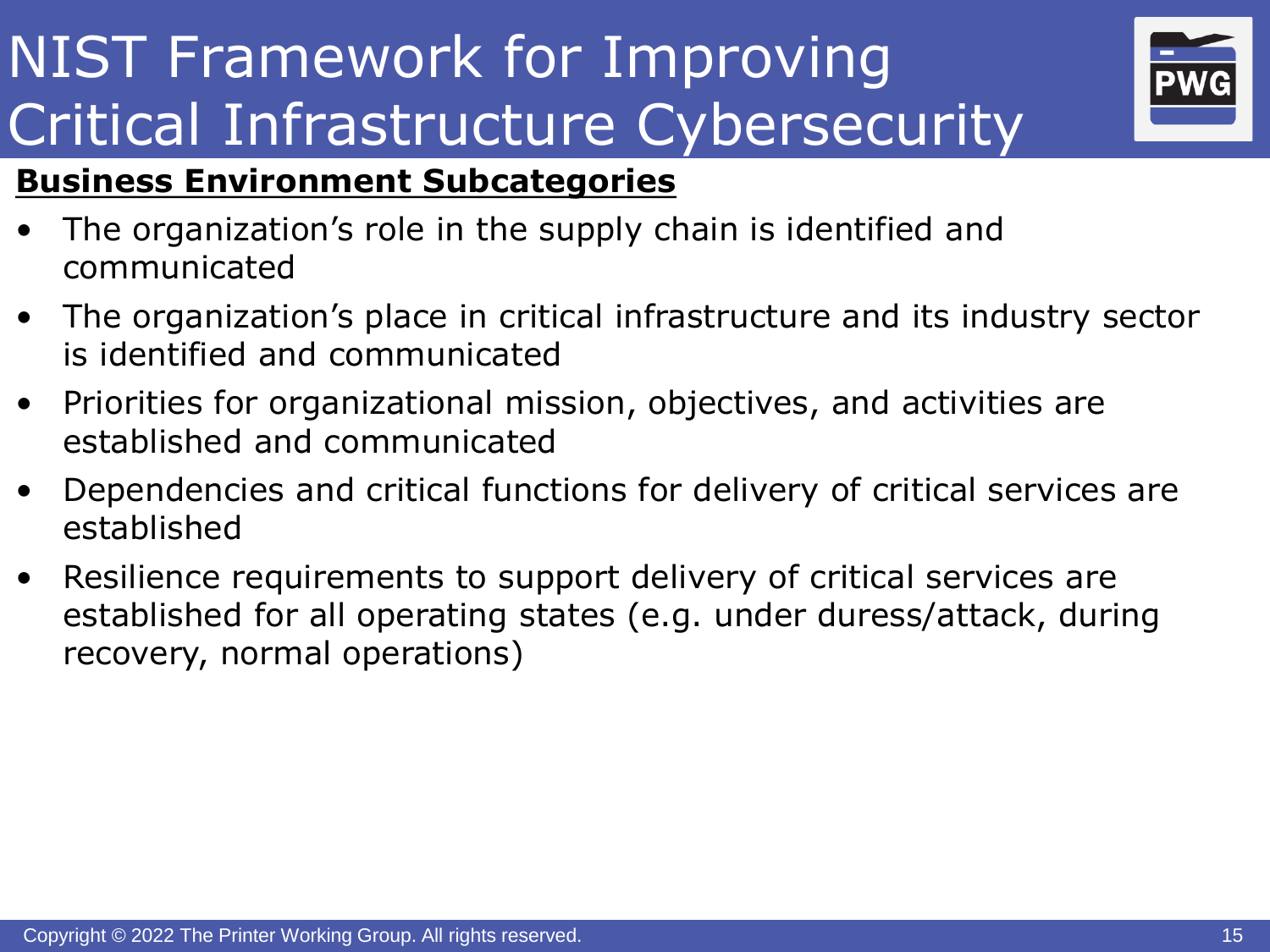

#### **Governance Subcategories**

- Organizational cybersecurity policy is established and communicated
- Cybersecurity roles and responsibilities are coordinated and aligned with internal roles and external partners
- Legal and regulatory requirements regarding cybersecurity, including privacy and civil liberties obligations, are understood and managed
- Governance and risk management processes address cybersecurity risks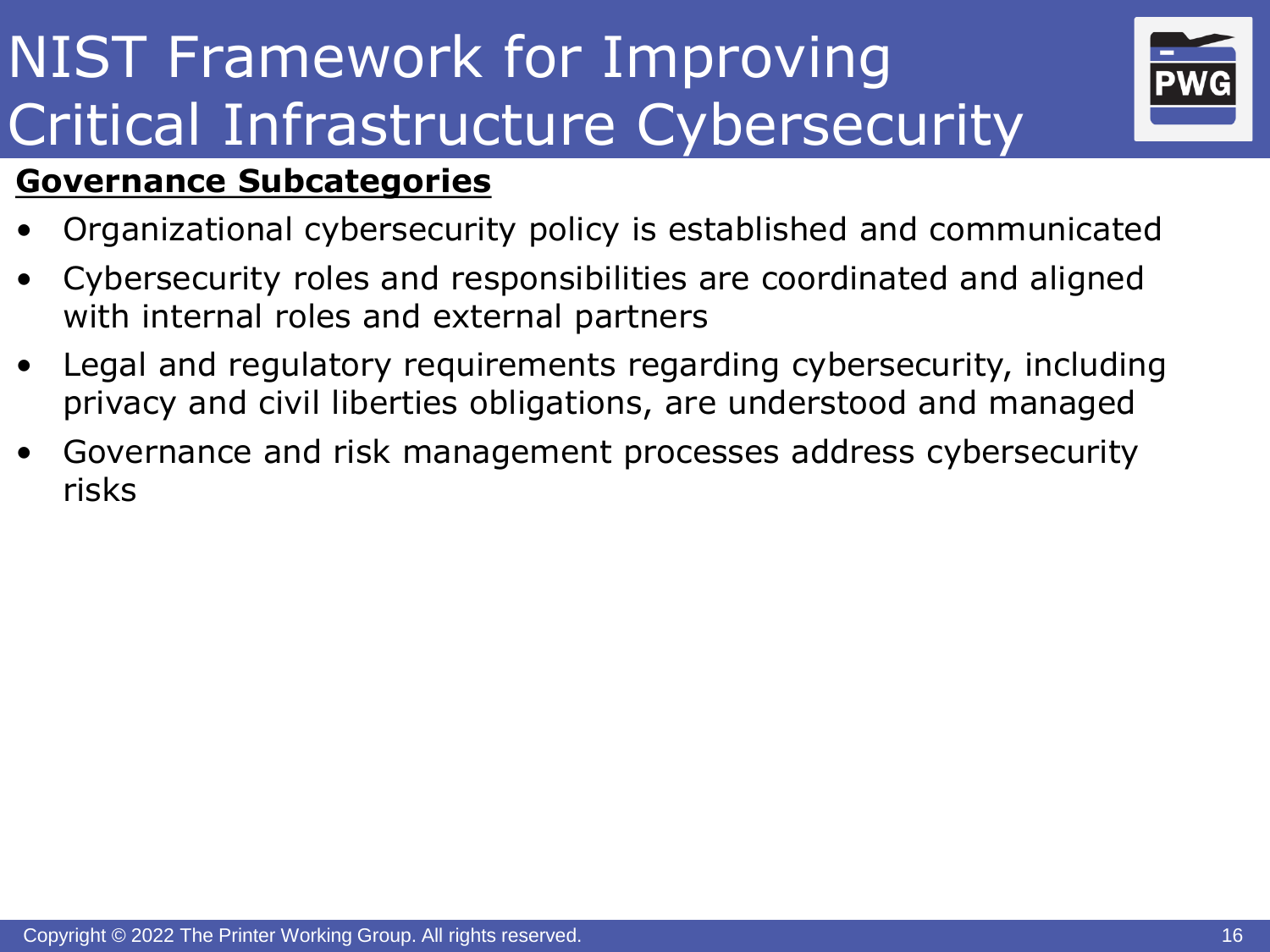

#### **Risk Assessment Subcategories**

- Asset vulnerabilities are identified and documented
- Cyber threat intelligence is received from information sharing forums and sources
- Threats, both internal and external, are identified and documented
- Potential business impacts and likelihoods are identified
- Threats, vulnerabilities, likelihoods, and impacts are used to determine risk
- Risk responses are identified and prioritized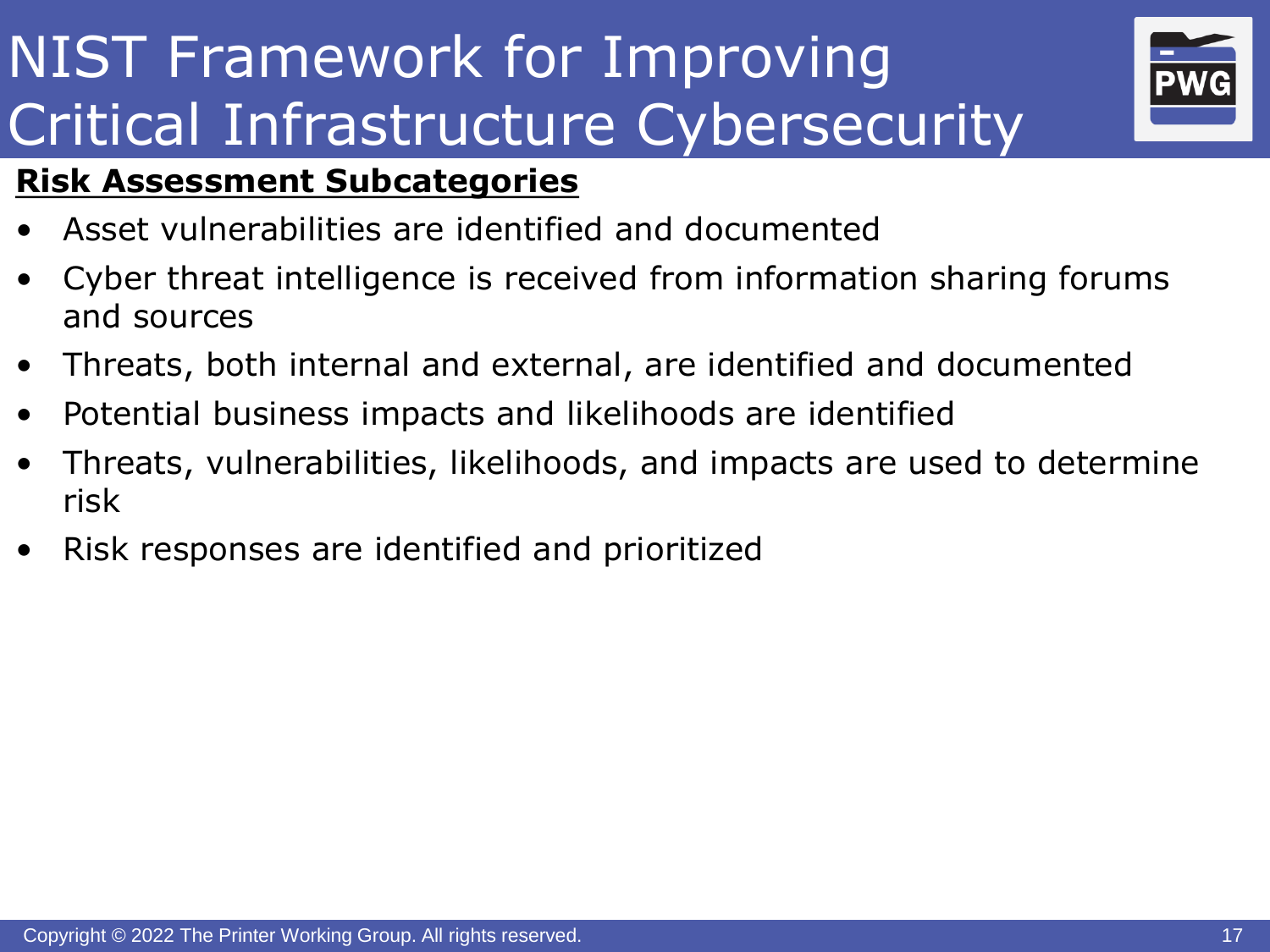

#### **Risk Management Subcategories**

- Risk management processes are established, managed, and agreed to by organizational stakeholders
- Organizational risk tolerance is determined and clearly expressed
- The organization's determination of risk tolerance is informed by its role in critical infrastructure and sector specific risk analysis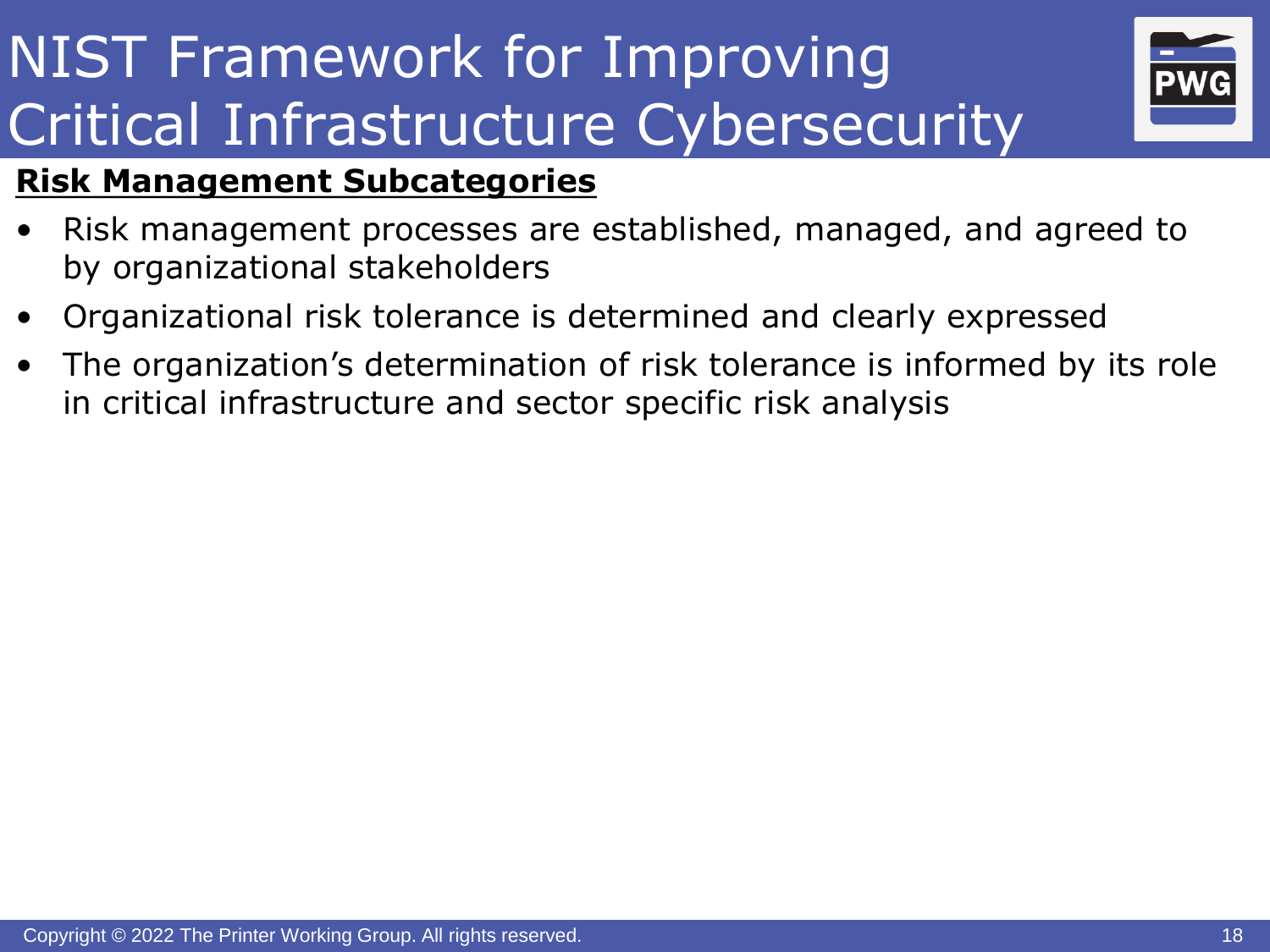

#### **Supply Chain Management Subcategories**

- Cyber supply chain risk management processes are identified, established, assessed, managed, and agreed to by organizational stakeholders
- Suppliers and third party partners of information systems, components, and services are identified, prioritized, and assessed using a cyber supply chain risk assessment process
- Contracts with suppliers and third-party partners are used to implement appropriate measures designed to meet the objectives of an organization's cybersecurity program and Cyber Supply Chain Risk Management Plan
- Suppliers and third-party partners are routinely assessed using audits, test results, or other forms of evaluations to confirm they are meeting their contractual obligations
- Response and recovery planning and testing are conducted with suppliers and third-party providers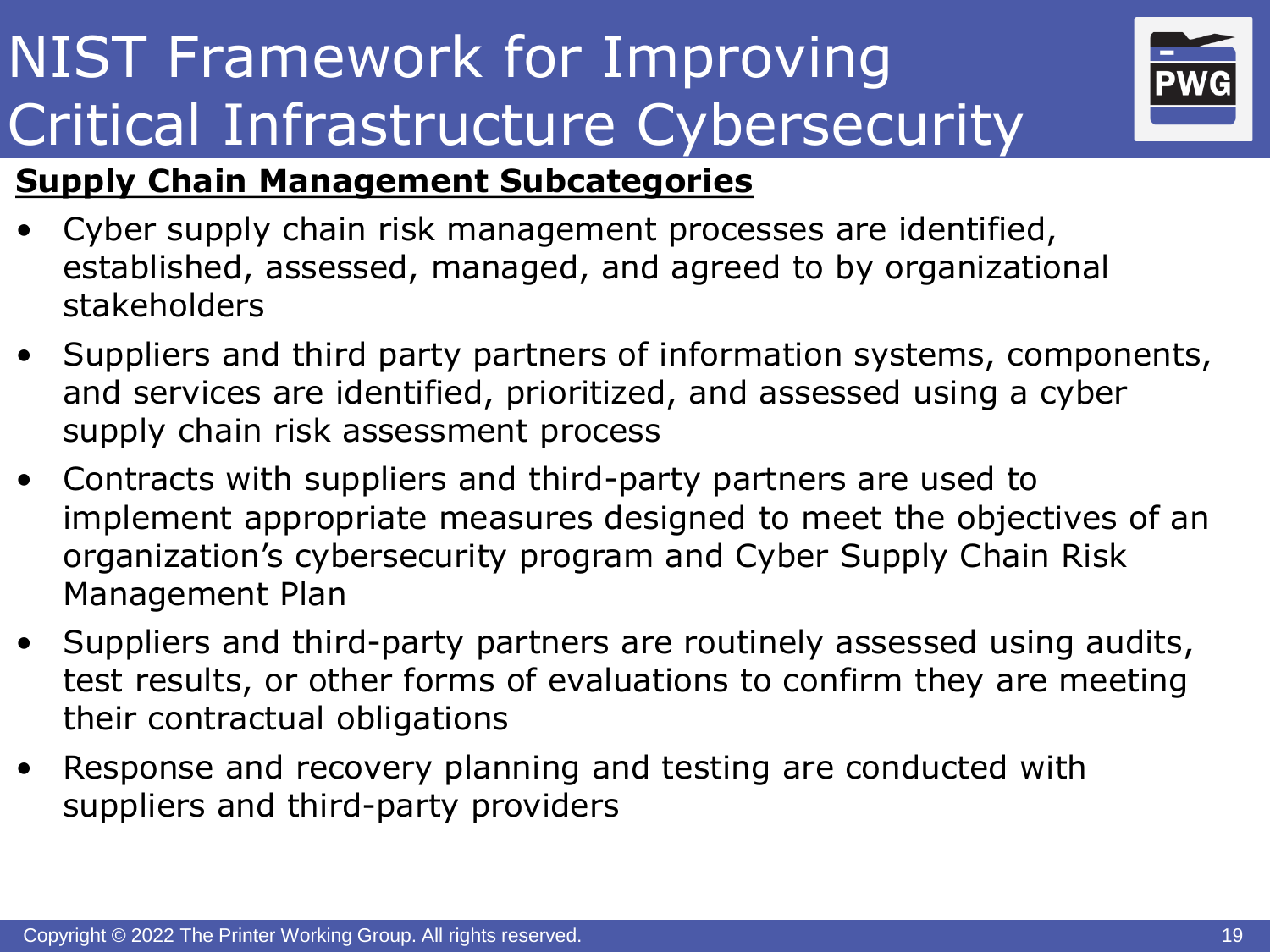

#### **Protect Function Categories**

- **Identity Management, Authentication and Access Control**: Access to physical and logical assets and associated facilities is limited to authorized users, processes, and devices, and is managed consistent with the assessed risk of unauthorized access to authorized activities and transactions
- **Awareness and Training**: The organization's personnel and partners are provided cybersecurity awareness education and are trained to perform their cybersecurity-related duties and responsibilities consistent with related policies, procedures, and agreements
- **Data Security**: Information and records (data) are managed consistent with the organization's risk strategy to protect the confidentiality, integrity, and availability of information
- **Information Protection Processes and Procedures**: Security policies (that address purpose, scope, roles, responsibilities, management commitment, and coordination among organizational entities), processes, and procedures are maintained and used to manage protection of information systems and assets
- **Maintenance**: Maintenance and repairs of industrial control and information system components are performed consistent with policies and procedures
- **Protective Technology:** Technical security solutions are managed to ensure the security and resilience of systems and assets, consistent with related policies, procedures, and agreements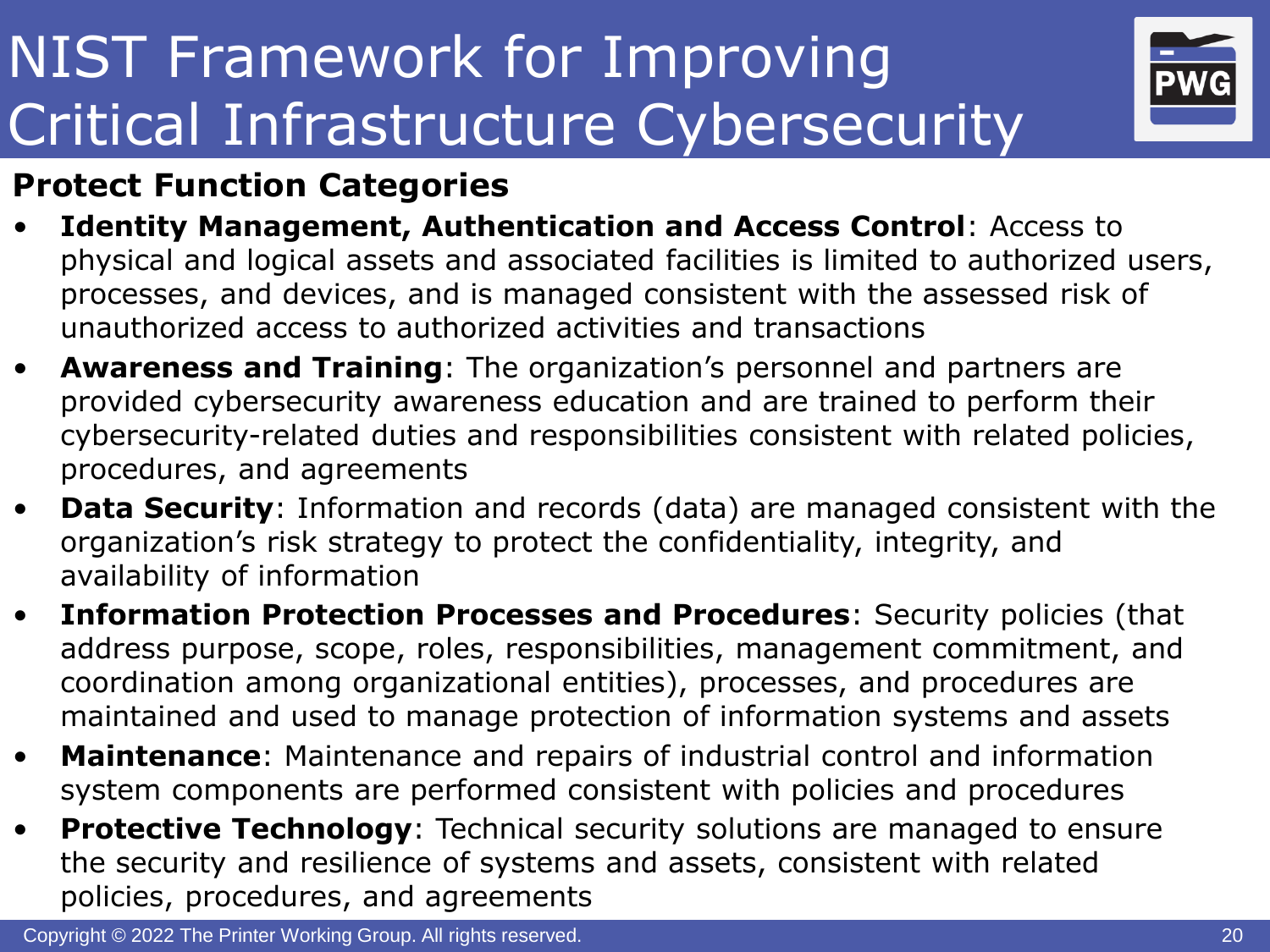



#### **Identity Management, Authentication and Access Control Subcategories**

- Identities and credentials are issued, managed, verified, revoked, and audited for authorized devices, users and processes
- Physical access to assets is managed and protected
- Remote access is managed
- Access permissions and authorizations are managed, incorporating the principles of least privilege and separation of duties
- Network integrity is protected (e.g., network segregation, network segmentation)
- Identities are proofed and bound to credentials and asserted in interactions
- Users, devices, and other assets are authenticated (e.g., single-factor, multi-factor) commensurate with the risk of the transaction (e.g., individuals' security and privacy risks and other organizational risks)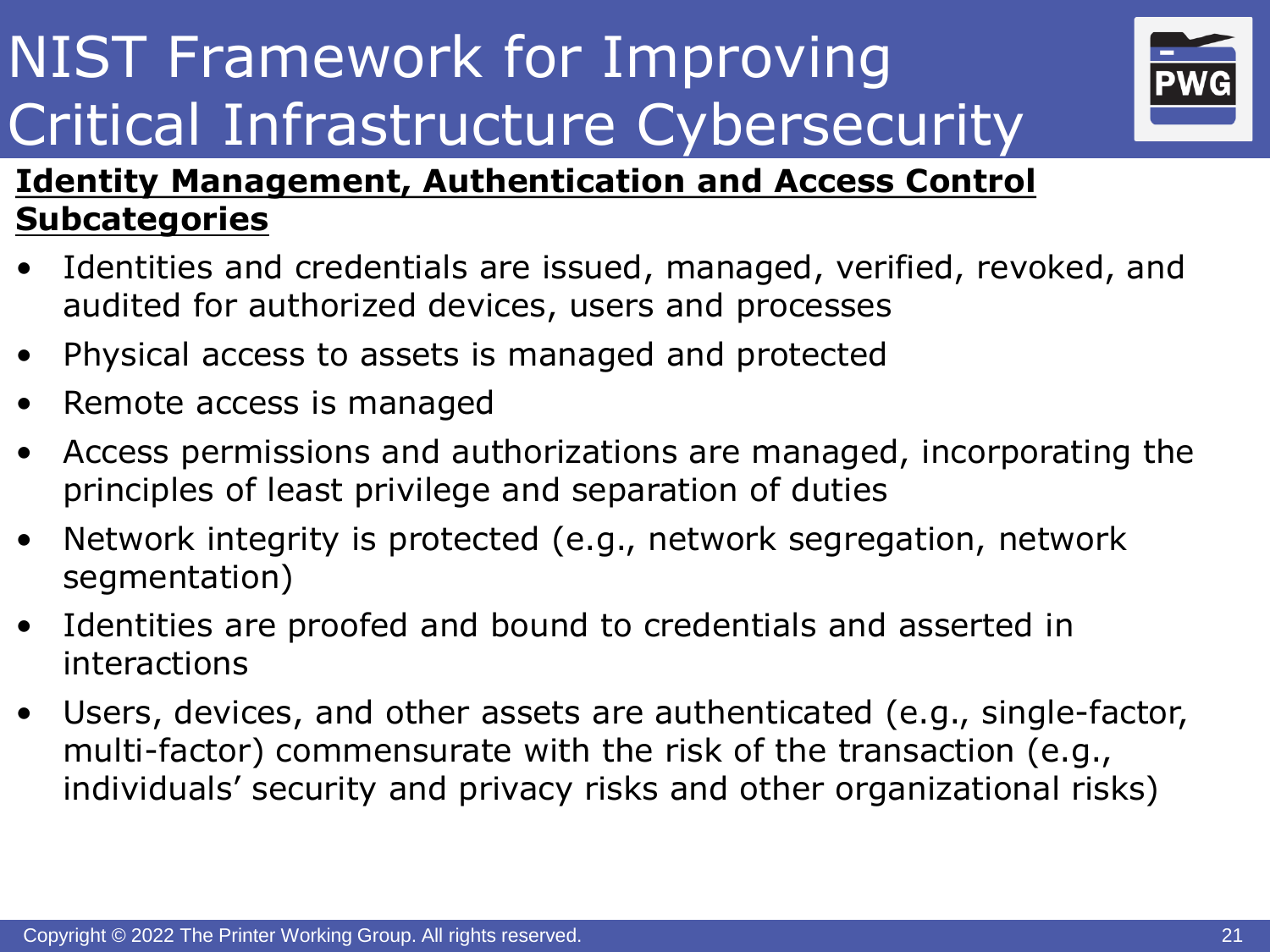

#### **Awareness and Training Subcategories**

- All users are informed and trained
- Privileged users understand their roles and responsibilities
- Third-party stakeholders (e.g., suppliers, customers, partners) understand their roles and responsibilities
- Senior executives understand their roles and responsibilities
- Physical and cybersecurity personnel understand their roles and responsibilities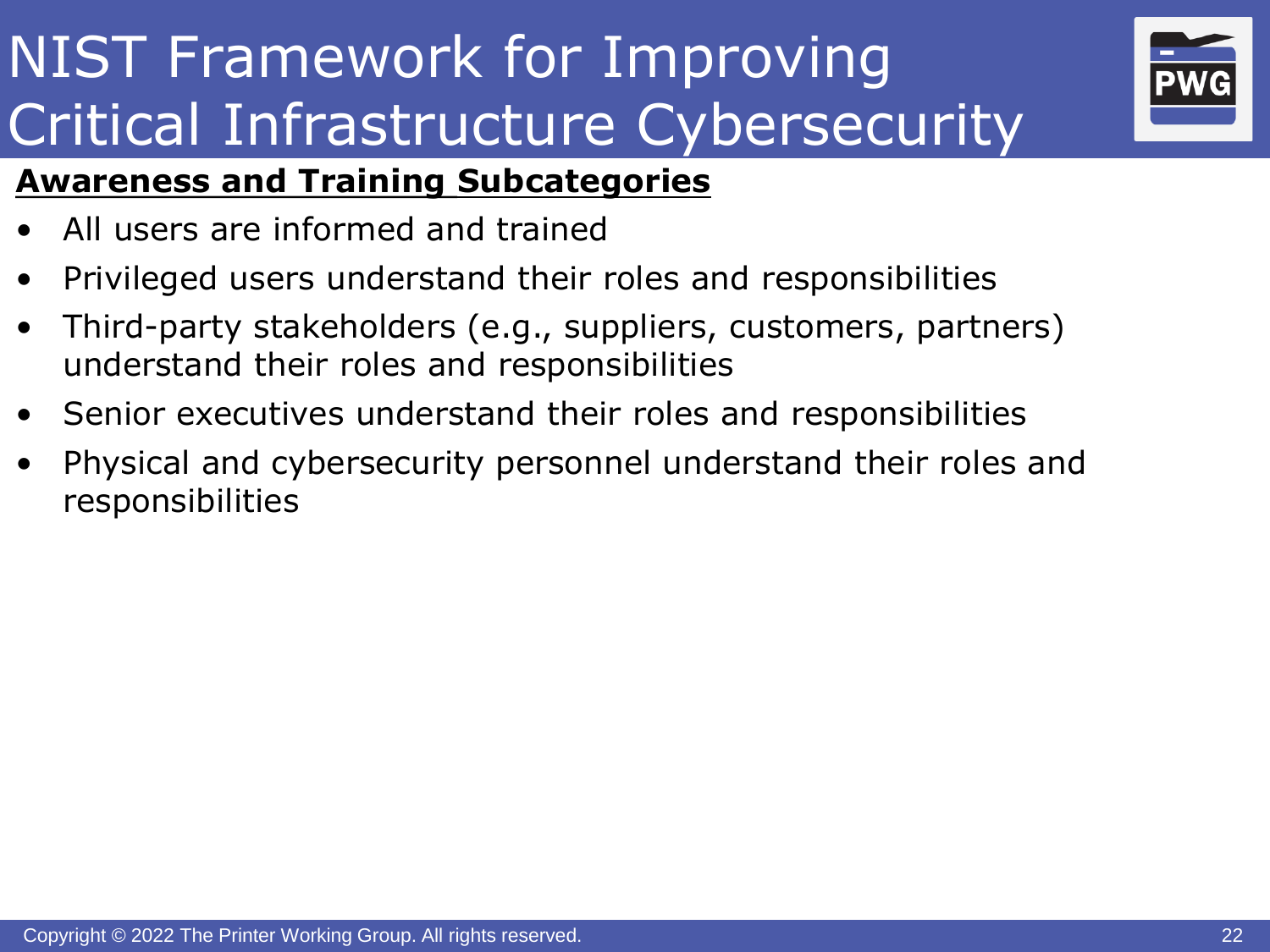

#### **Data Security Subcategories**

- Data-at-rest is protected
- Data-in-transit is protected
- Assets are formally managed throughout removal, transfers, and disposition
- Adequate capacity to ensure availability is maintained
- Protections against data leaks are implemented
- Integrity checking mechanisms are used to verify software, firmware, and information integrity
- The development and testing environment(s) are separate from the production environment
- Integrity checking mechanisms are used to verify hardware integrity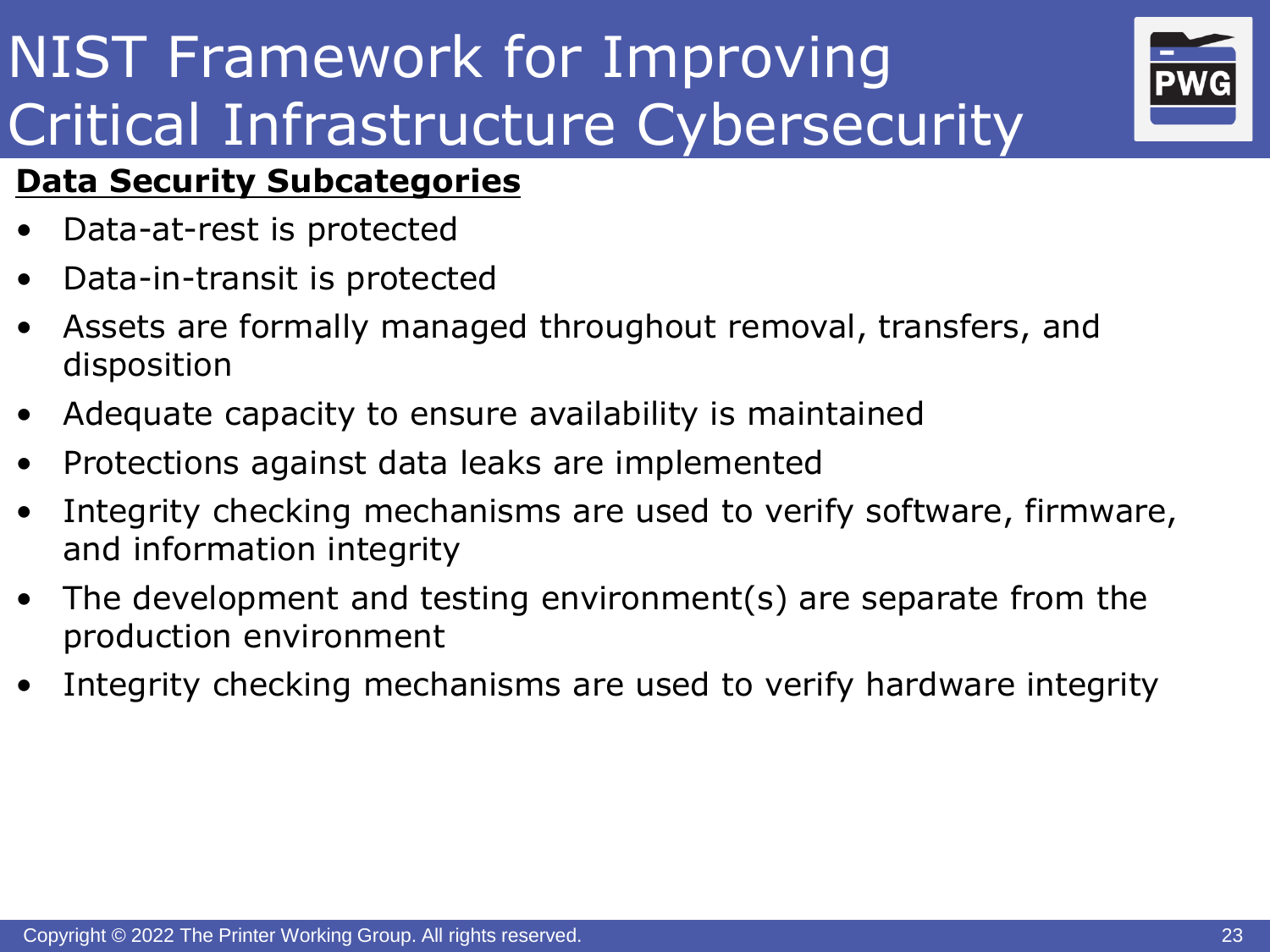

#### **Information Protection Processes and Procedures Subcategories**

- A baseline configuration of information technology/industrial control systems is created and maintained incorporating security principles (e.g. concept of least functionality)
- A System Development Life Cycle to manage systems is implemented
- Configuration change control processes are in place
- Backups of information are conducted, maintained, and tested
- Policy and regulations regarding the physical operating environment for organizational assets are met
- Data is destroyed according to policy
- Protection processes are improved
- Effectiveness of protection technologies is shared
- Response plans (Incident Response and Business Continuity) and recovery plans (Incident Recovery and Disaster Recovery) are in place and managed
- Response and recovery plans are tested
- Cybersecurity is included in human resources practices (e.g., deprovisioning, personnel screening)
- A vulnerability management plan is developed and implemented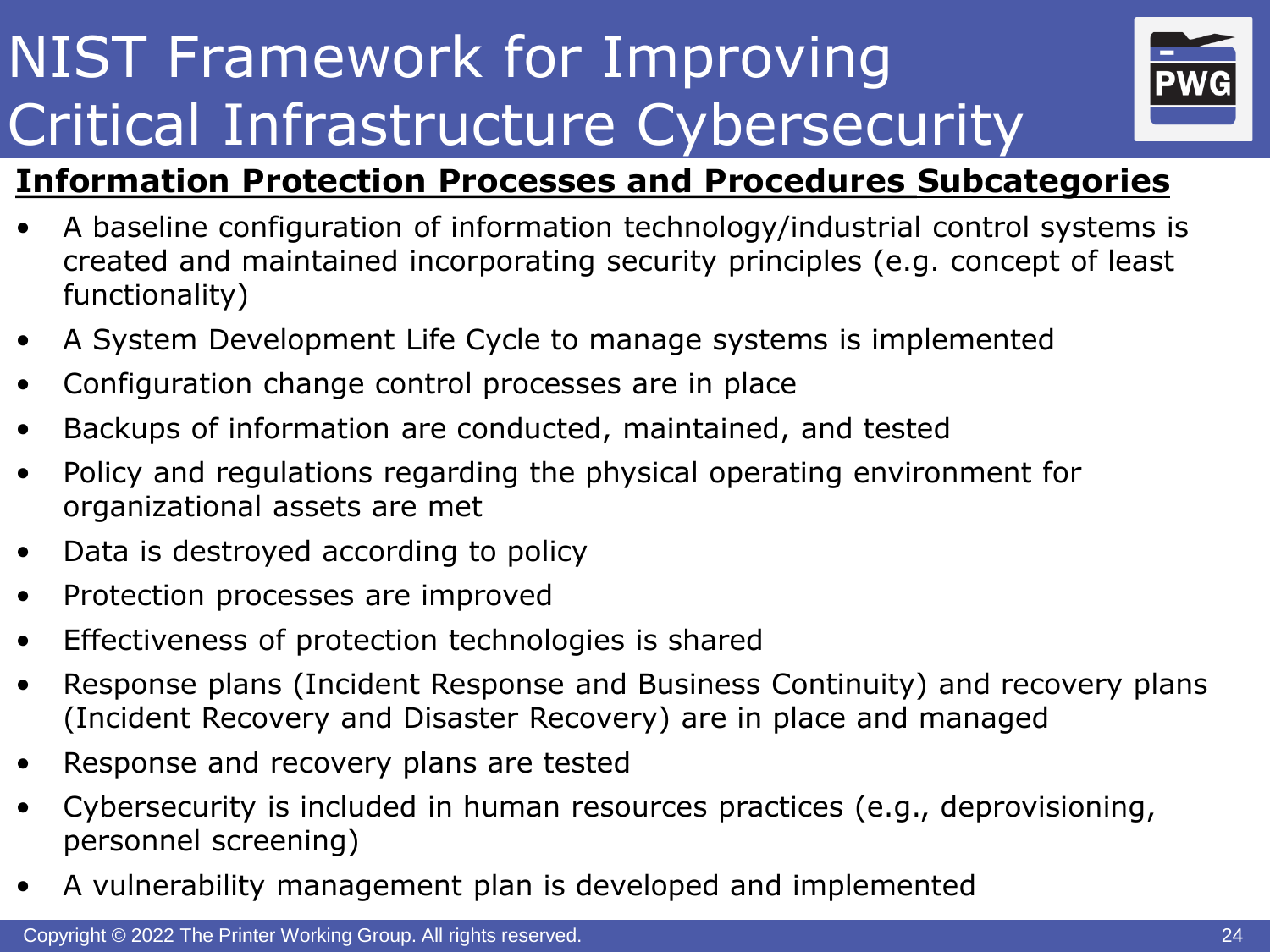

#### **Maintenance Subcategories**

- Maintenance and repair of organizational assets are performed and logged, with approved and controlled tools
- Remote maintenance of organizational assets is approved, logged, and performed in a manner that prevents unauthorized access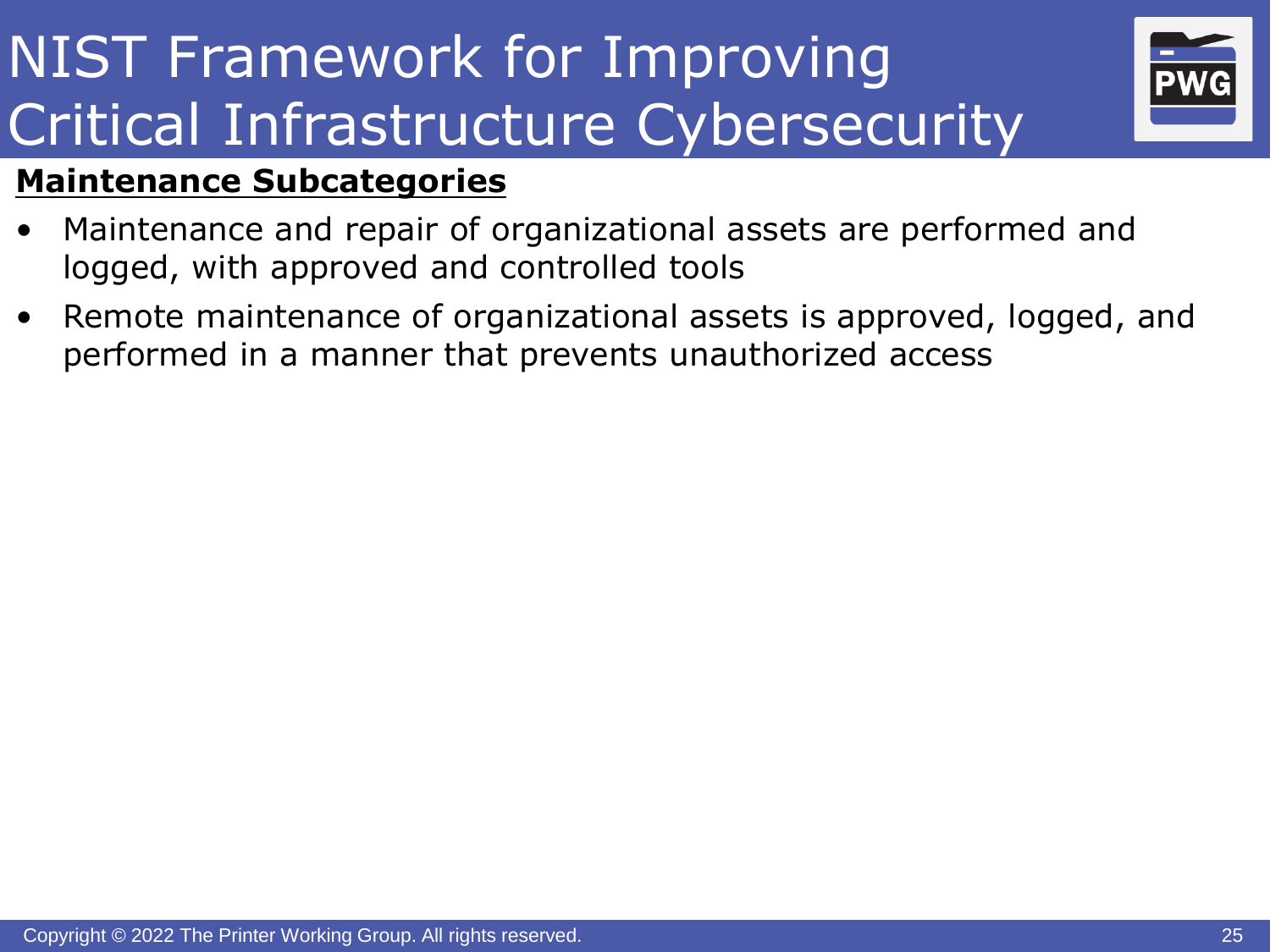

#### **Protective Technology Subcategories**

- Audit/log records are determined, documented, implemented, and reviewed in accordance with policy
- Removable media is protected and its use restricted according to policy
- The principle of least functionality is incorporated by configuring systems to provide only essential capabilities
- Communications and control networks are protected
- Mechanisms (e.g., failsafe, load balancing, hot swap) are implemented to achieve resilience requirements in normal and adverse situations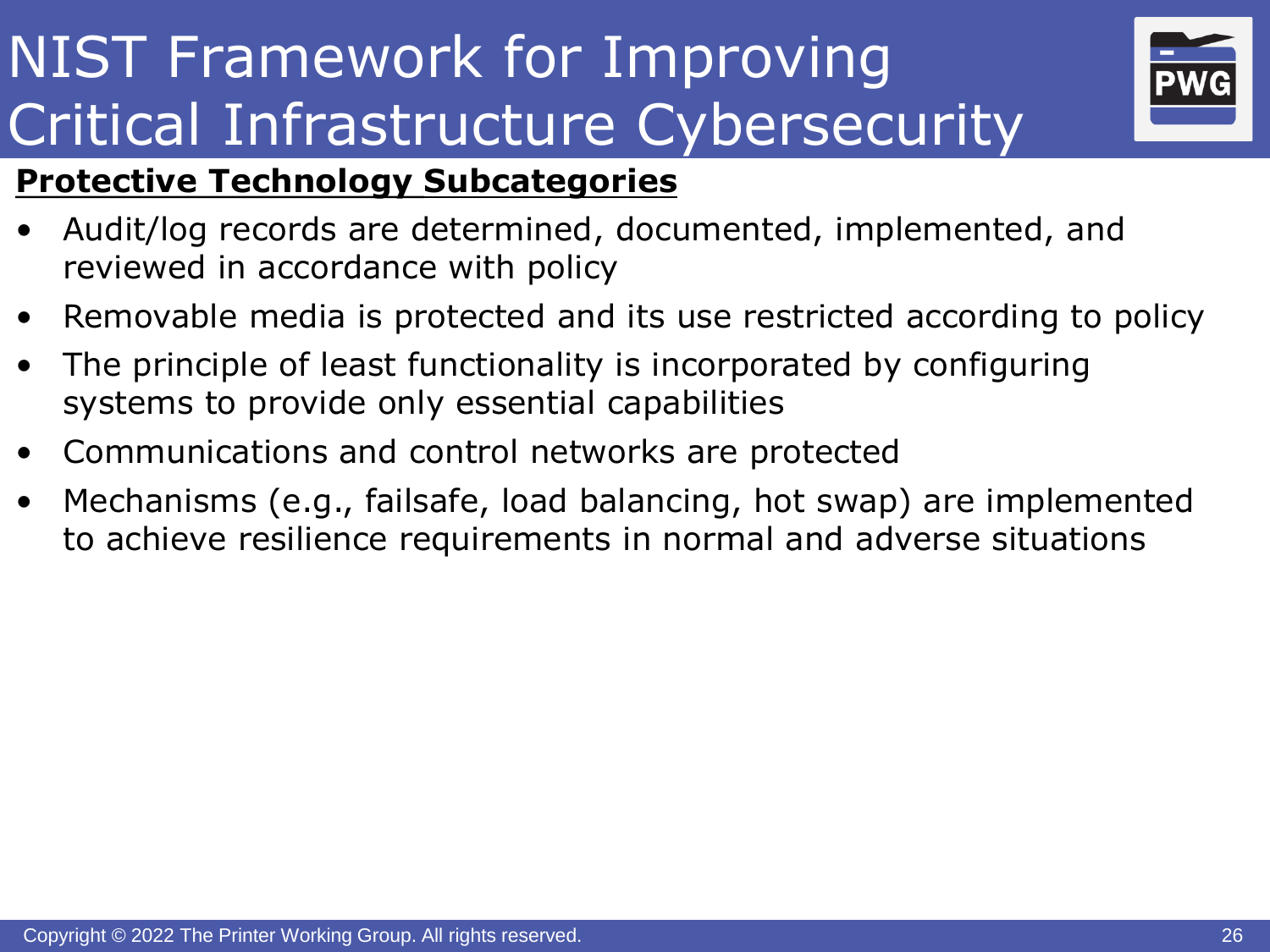

#### **Detect Function Categories**

- **Anomalies and Events**: Anomalous activity is detected and the potential impact of events is understood
- **Security Continuous Monitoring**: The information system and assets are monitored to identify cybersecurity events and verify the effectiveness of protective measures
- **Detection Processes**: Detection processes and procedures are maintained and tested to ensure awareness of anomalous events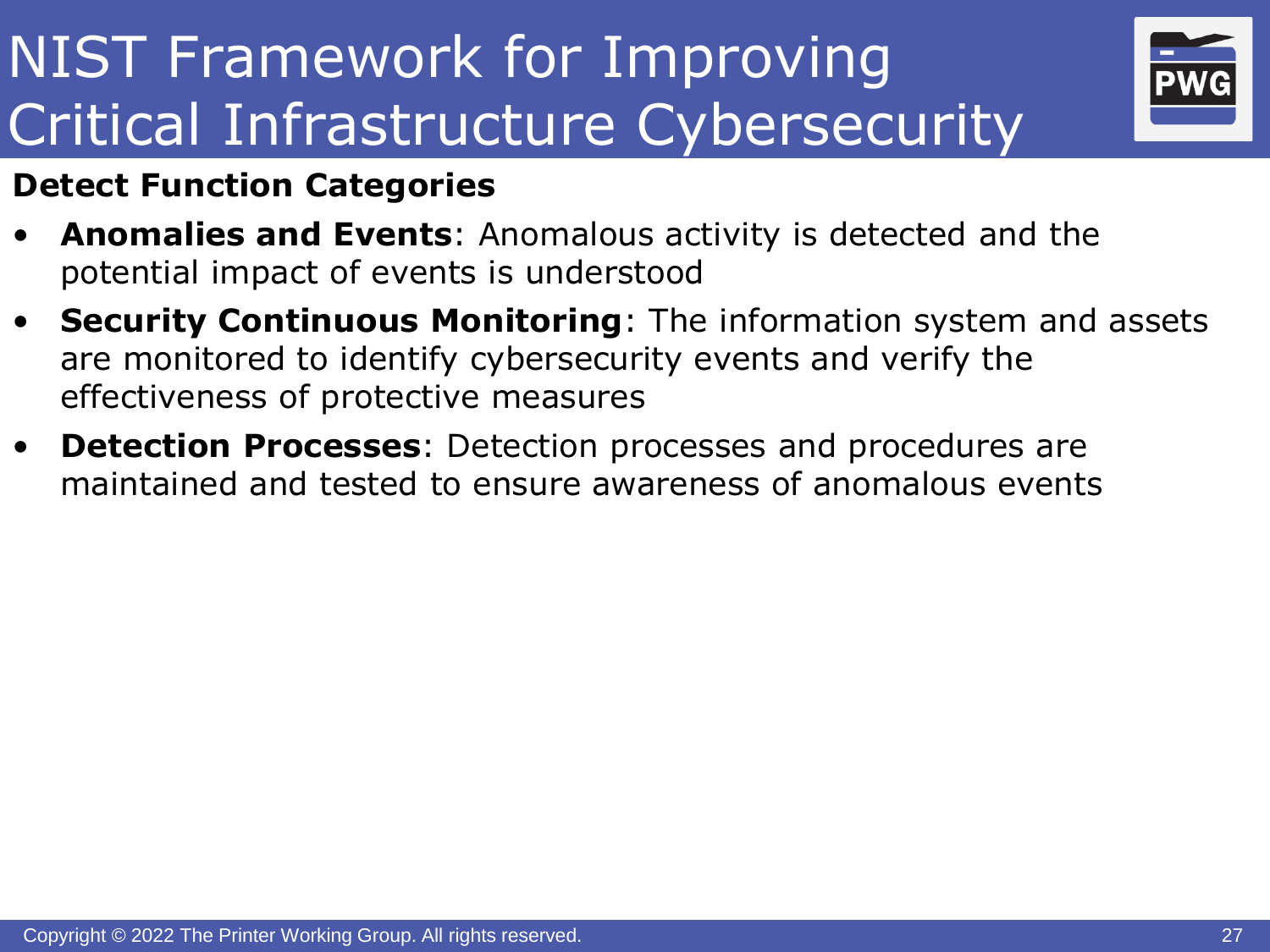

#### **Anomalies and Events Subcategories**

- A baseline of network operations and expected data flows for users and systems is established and managed
- Detected events are analyzed to understand attack targets and methods
- Event data are collected and correlated from multiple sources and sensors
- Impact of events is determined
- Incident alert thresholds are established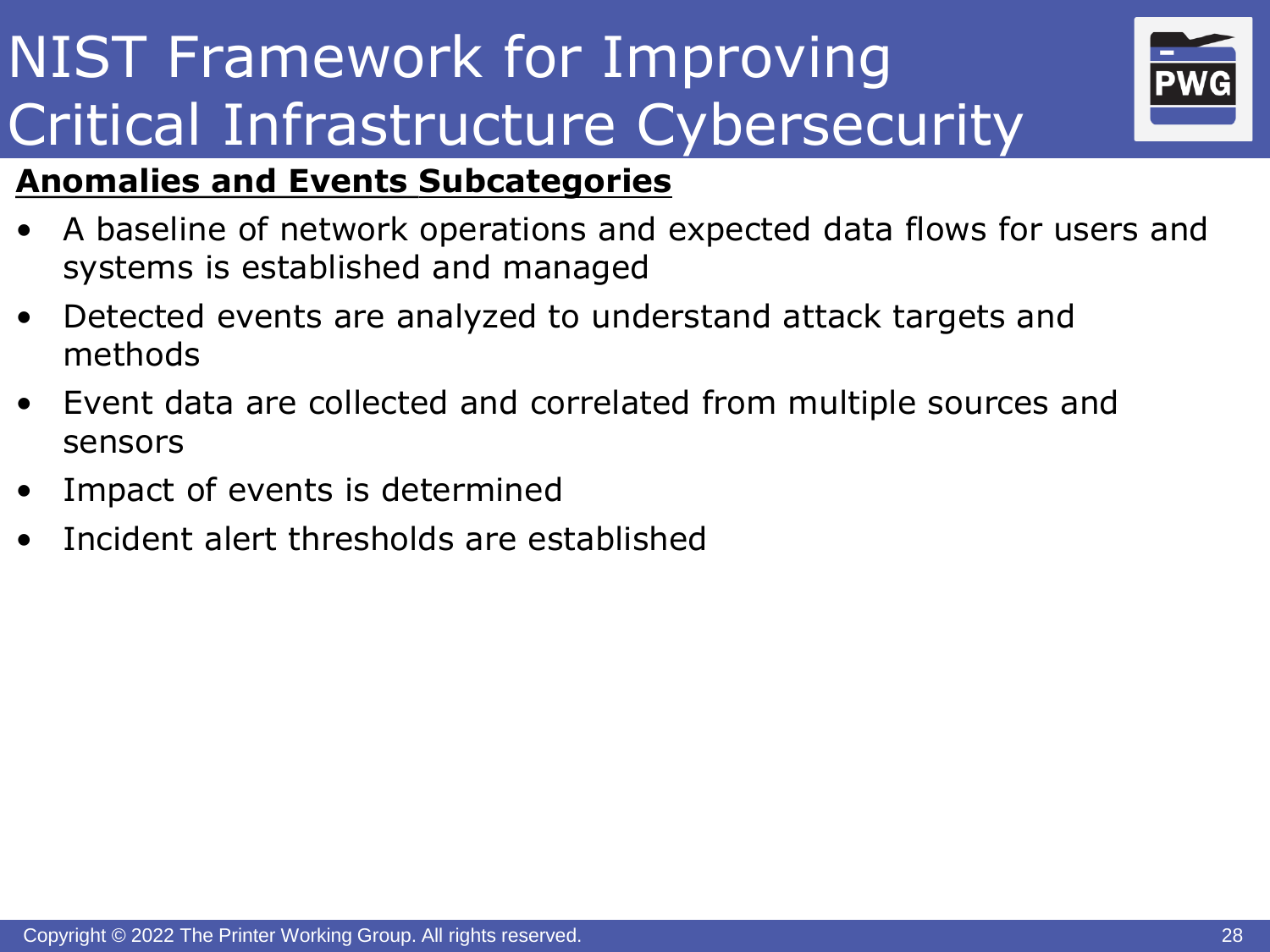#### **Security Continuous Monitoring Subcategories** NIST Framework for Improving Critical Infrastructure Cybersecurity



- The network is monitored to detect potential cybersecurity events
- The physical environment is monitored to detect potential cybersecurity events
- Personnel activity is monitored to detect potential cybersecurity events
- Malicious code is detected
- Unauthorized mobile code is detected
- External service provider activity is monitored to detect potential cybersecurity events
- Monitoring for unauthorized personnel, connections, devices, and software is performed
- Vulnerability scans are performed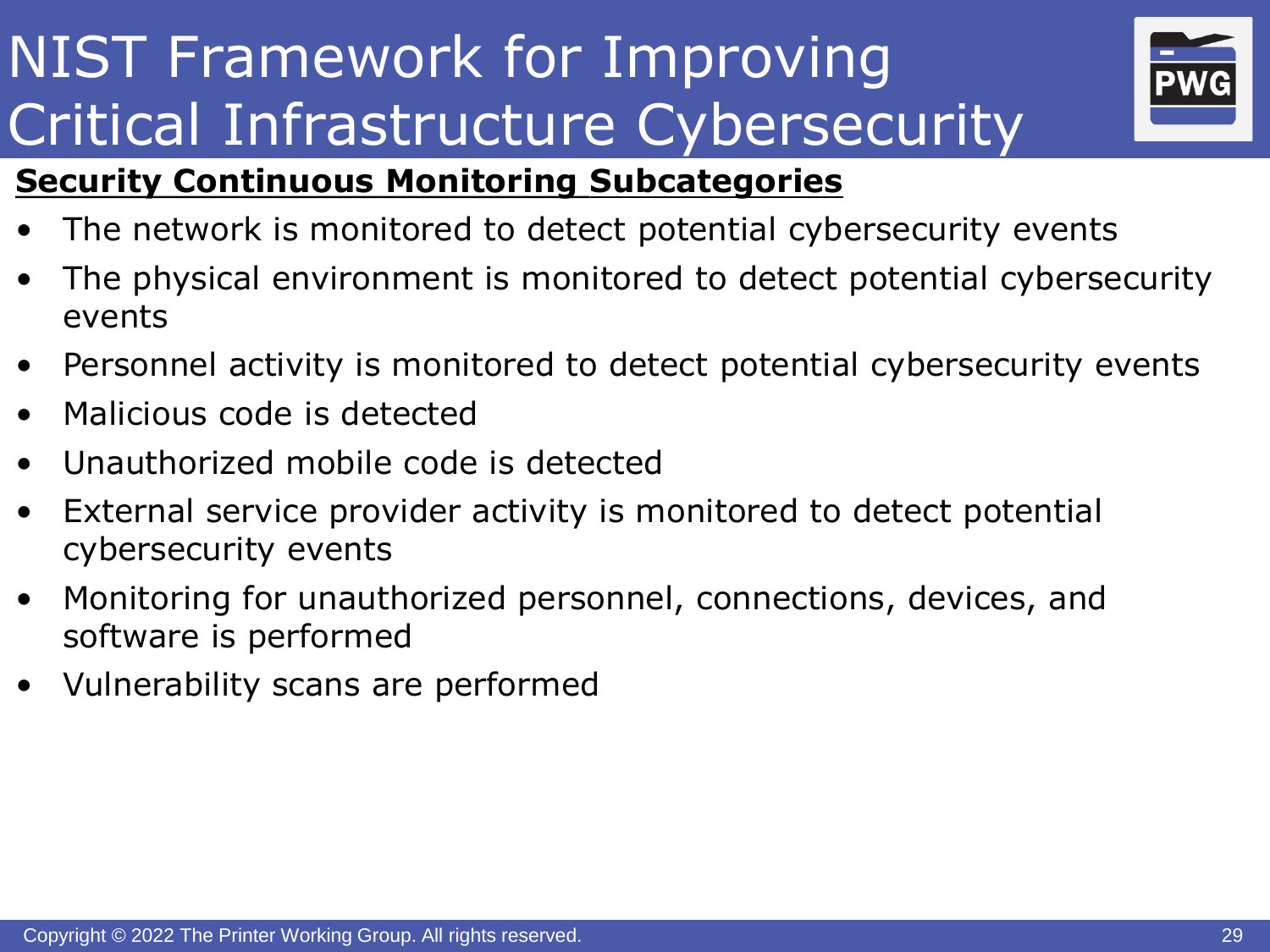

#### **Detection Processes Subcategories**

- Roles and responsibilities for detection are well defined to ensure accountability
- Detection activities comply with all applicable requirements
- Detection processes are tested
- Event detection information is communicated
- Detection processes are continuously improved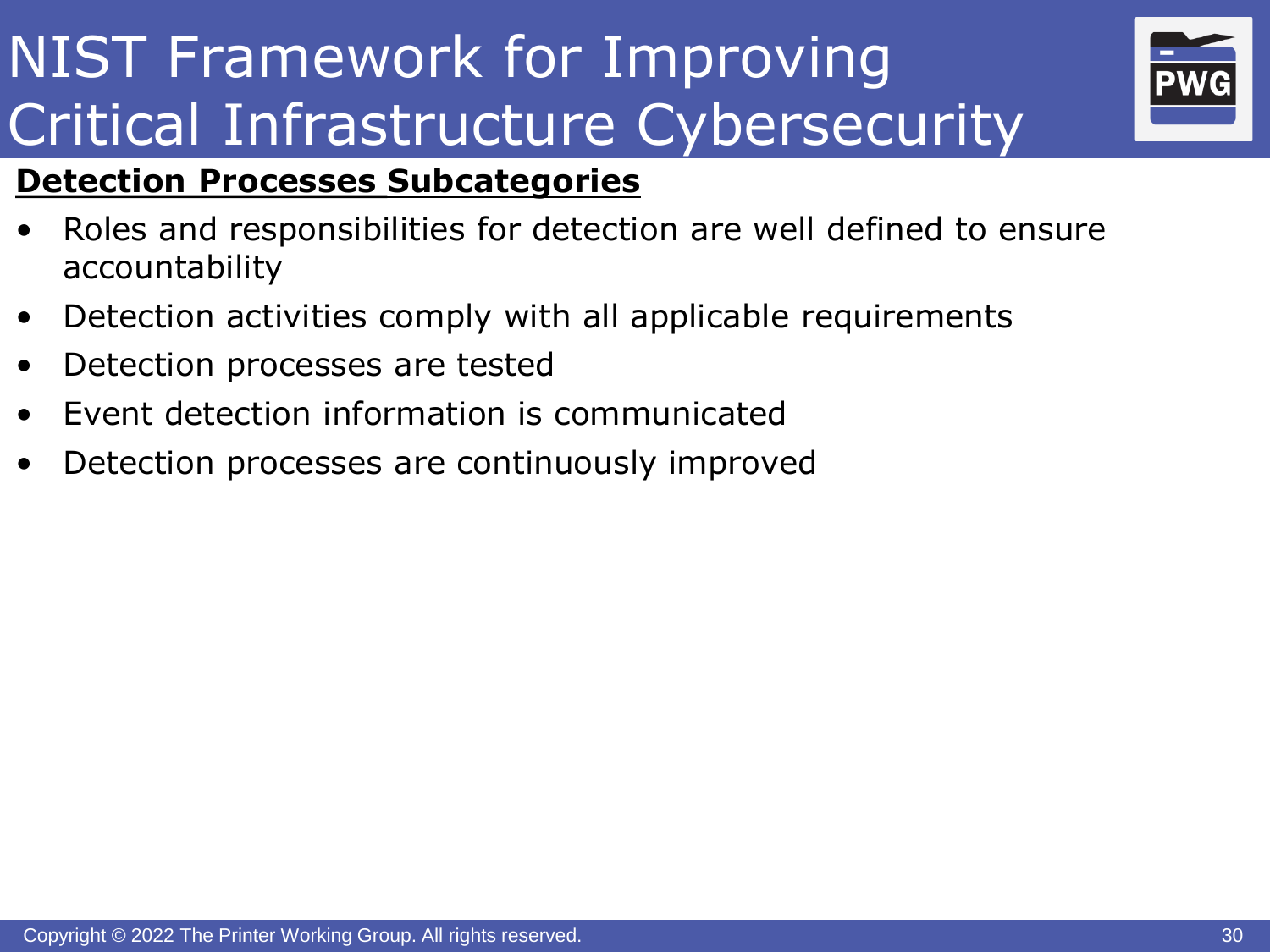

#### **Respond Function Categories**

- **Analysis**: Analysis is conducted to ensure effective response and support recovery activities
- **Mitigation**: Activities are performed to prevent expansion of an event, mitigate its effects, and resolve the incident
- **Improvements**: Organizational response activities are improved by incorporating lessons learned from current and previous detection/response activities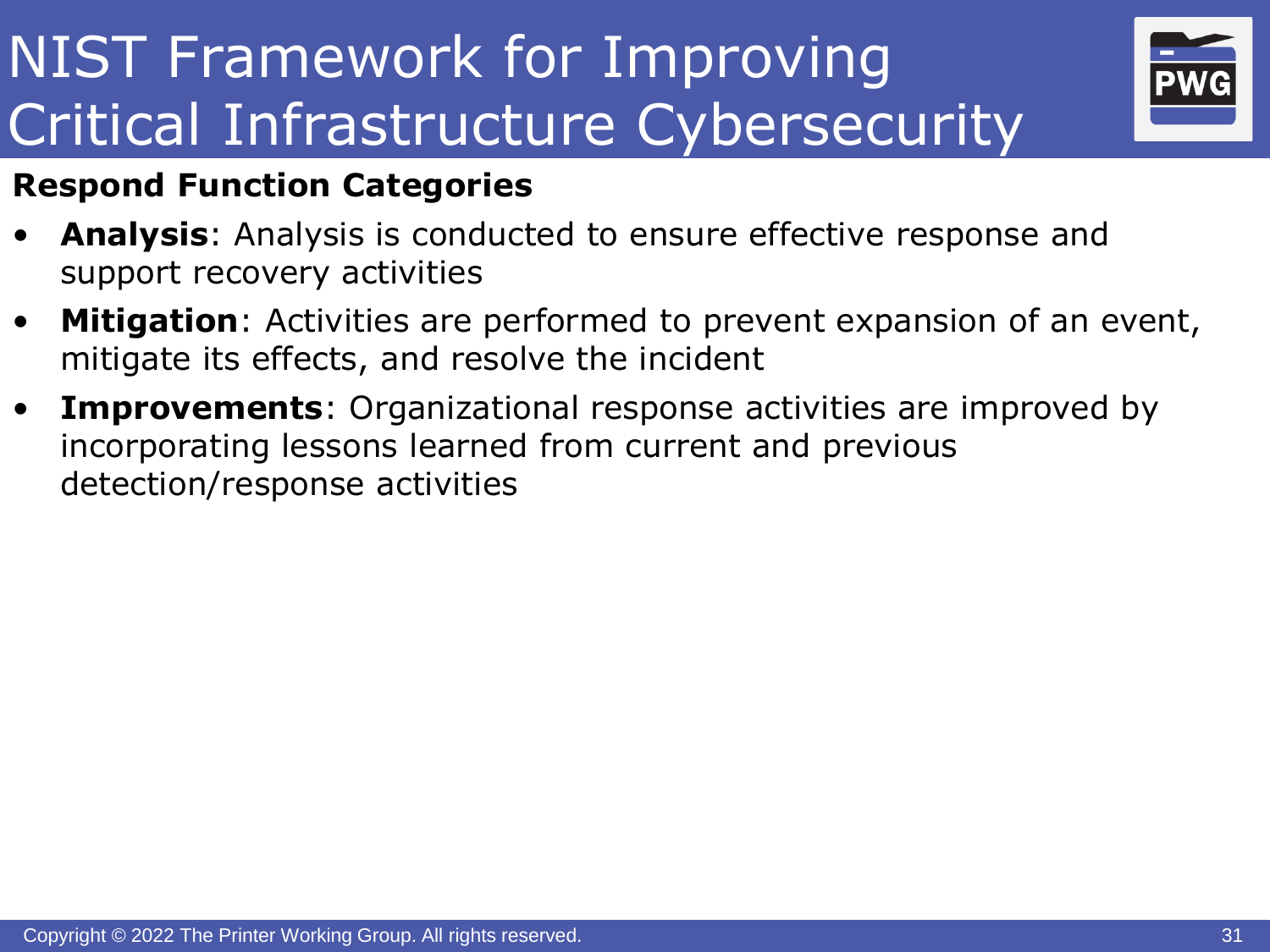

#### **Analysis Subcategories**

- Notifications from detection systems are investigated
- The impact of the incident is understood
- Forensics are performed
- Incidents are categorized consistent with response plans
- Processes are established to receive, analyze and respond to vulnerabilities disclosed to the organization from internal and external sources (e.g. internal testing, security bulletins, or security researchers)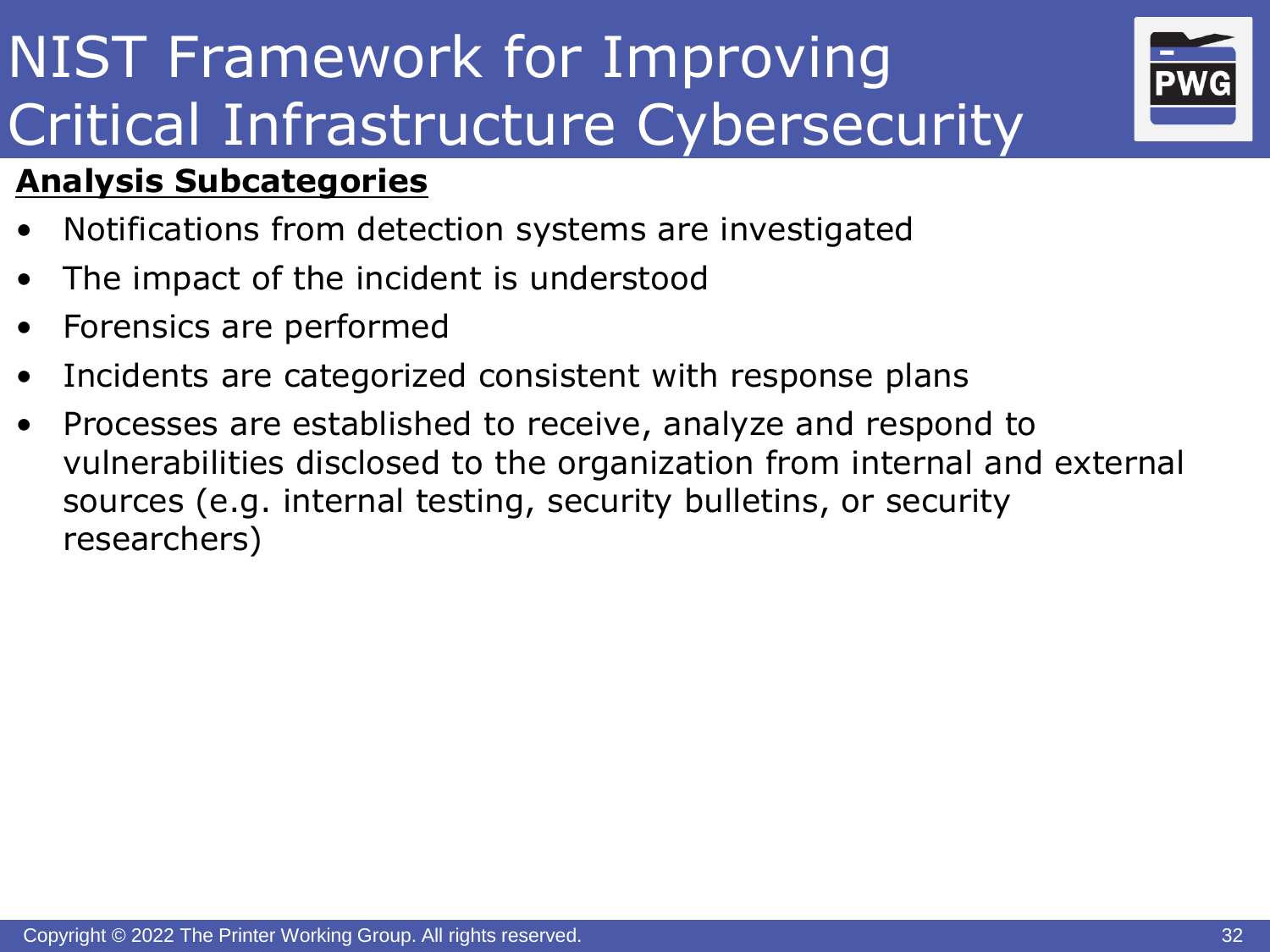

#### **Mitigation Subcategories**

- Incidents are contained
- Incidents are mitigated
- Newly identified vulnerabilities are mitigated or documented as accepted risks

#### **Improvements Subcategories**

- Response plans incorporate lessons learned
- Response strategies are updated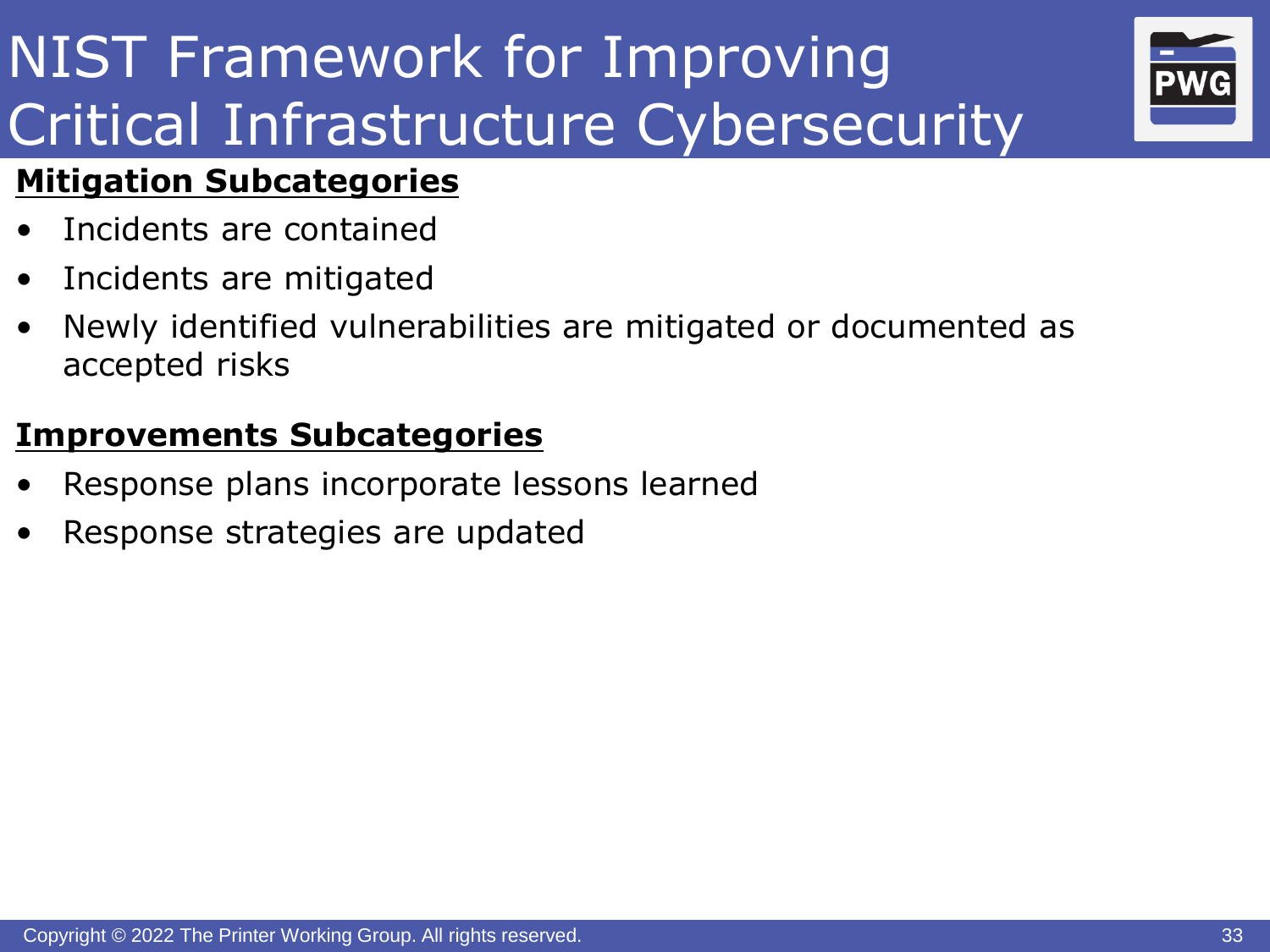

#### **Recover Function Categories**

- **Recovery Planning:** Recovery processes and procedures are executed and maintained to ensure restoration of systems or assets affected by cybersecurity incidents
- **Improvements**: Recovery planning and processes are improved by incorporating lessons learned into future activities
- **Communications**: Restoration activities are coordinated with internal and external parties (e.g. coordinating centers, Internet Service Providers, owners of attacking systems, victims, other CSIRTs, and vendors).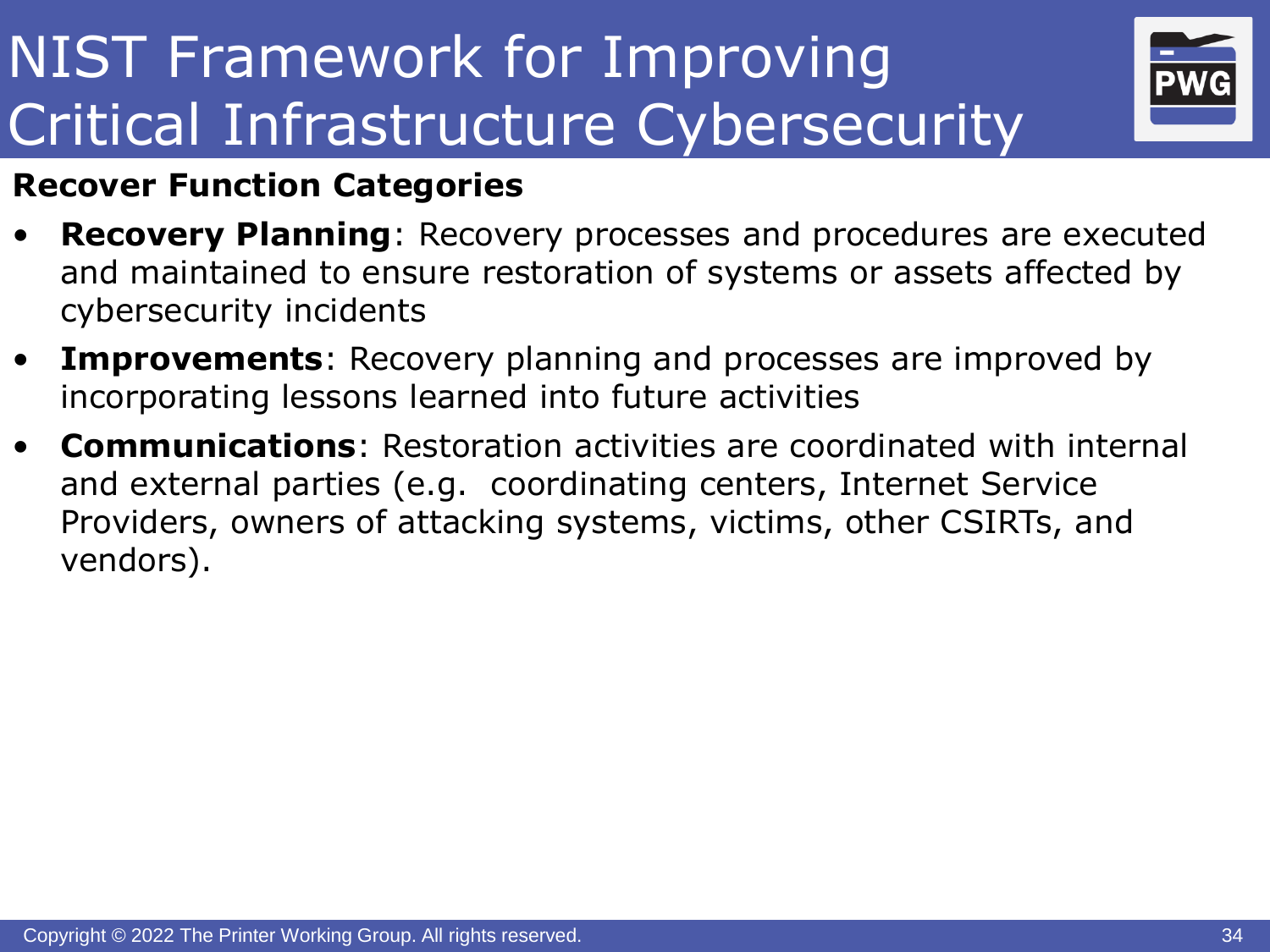

#### **Recovery Planning Subcategory**

Recovery plan is executed during or after a cybersecurity incident

#### **Improvements Subcategories**

- Recovery plans incorporate lessons learned
- Recovery strategies are updated

#### **Communications Subcategories**

- Public relations are managed
- Reputation is repaired after an incident
- Recovery activities are communicated to internal and external stakeholders as well as executive and management teams